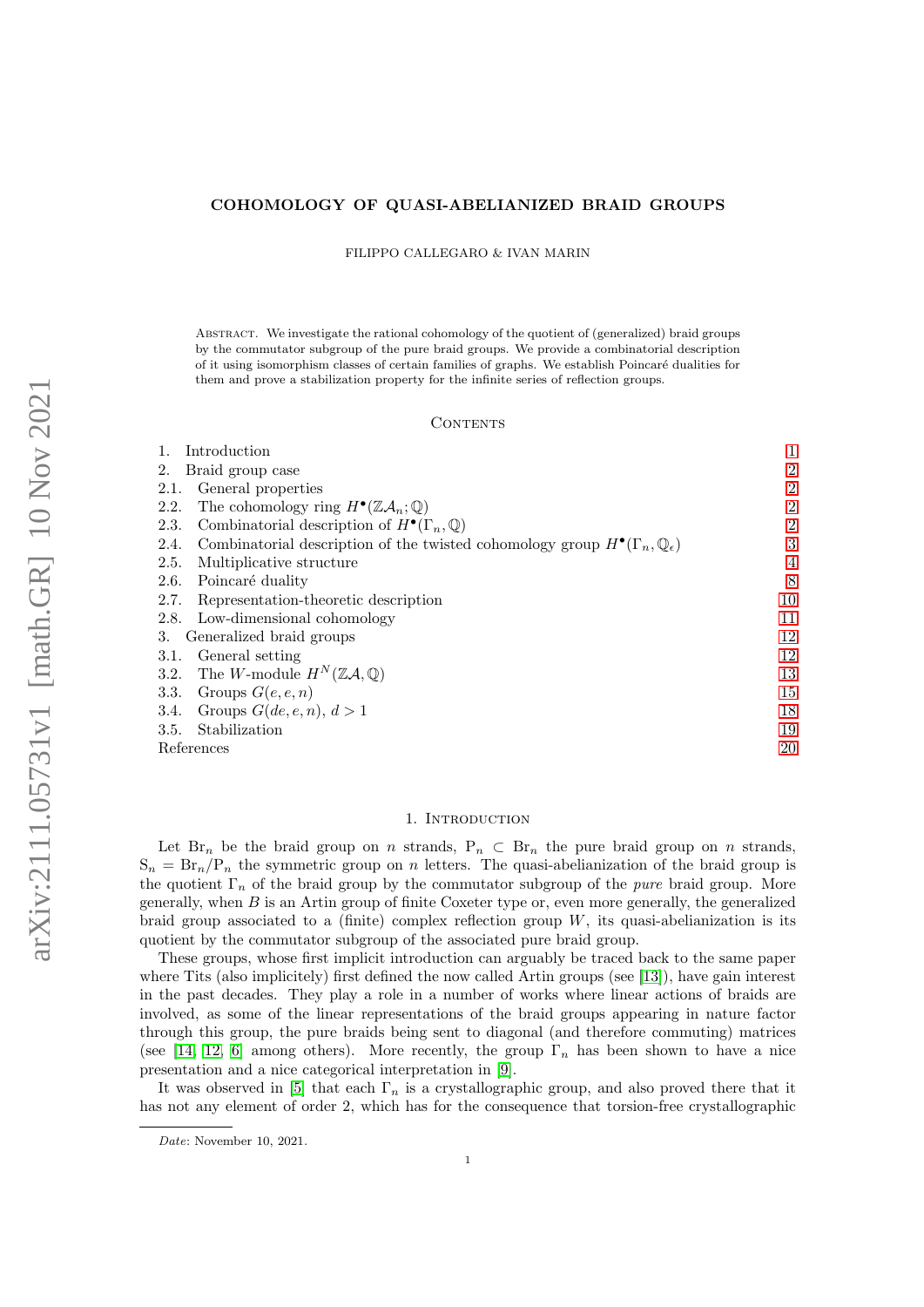groups (also known as Bieberbach groups) can be constructed easily from it. Subsequently, it was proved in [\[7\]](#page-19-7) that these properties are actually true for any group  $\Gamma$  similarly associated to an arbitrary complex reflection group, and in [\[2\]](#page-19-8) that, however, many finite groups of odd order can be embedded in  $\Gamma$  (and actually any of them inside  $\Gamma_n$  for some *n*).

In this paper we explore the rational cohomology of these groups, and show that it admits a nice combinatorial description in terms of isomorphism classes of certain families of graphs. Moreover, we exhibit a few remarkable phenomena. Among them, for  $\Gamma_n$  and more generally for  $\Gamma$  when W is a complex reflectiong group of type  $G(de, e, n)$ , we show that the rational cohomology stabilizes, as in the case of the usual braid group (see [\[1\]](#page-19-9)) and other related groups (see e.g. [\[3\]](#page-19-10), [\[4\]](#page-19-11), [\[11\]](#page-19-12), [\[15\]](#page-19-13)). Also, we show that there is a Poincaré duality that can appear under various disguise, and which also admits a simple combinatorial interpretation.

The first part of the paper is devoted to a detailed study of the case of the usual braid group. We then consider the general case in Section [3,](#page-11-0) establish general properties there, and then provide a combinatorial description in the case of the general series  $G(de, e, n)$  of complex reflection groups. This enables us to prove the general stabilization result in Section [3.5.](#page-18-0)

### 2. Braid group case

<span id="page-1-1"></span><span id="page-1-0"></span>2.1. General properties. Let  $\text{Br}_n$  be the braid group on n strands,  $P_n \subset \text{Br}_n$  the pure braid group on *n* strands,  $S_n = Br_n/P_n$  the symmetric group on *n* letters.

We consider the quotient  $\Gamma_n = Br_n/[P_n, P_n]$ . We write  $\mathbb{Z}A_n$  for the quotient  $P_n/[P_n, P_n] \simeq$  $\mathbb{Z}^{n \choose 2}$ . Since P<sub>n</sub> is the fundamental group of the complement in  $\mathbb{C}^n$  of the hyperplanes  $z_i = z_j$ ,  $i < j$ , this group  $\mathbb{Z}A_n$  can be identified with its first homology groups. Therefore, it is freely generated by one element per hyperplane  $z_i = z_j$  (see e.g. [\[10\]](#page-19-14)), and we denote  $\omega_{ij}$ ,  $1 \le i < j \le n$ its dual basis. Inside the corresponding de Rham first cohomology group it corresponds to (the class of) the 1-form dlog( $z_i - z_j$ ). We order these  $\omega_{ij}$  lexicographically.

The group  $\Gamma_n$  fits in the short exact sequence

$$
1 \to \mathbb{Z} \mathcal{A}_n \to \Gamma_n \to \mathcal{S}_n \to 1.
$$

Hence, for any  $\mathbb{Q}S_n$ -module M, the group  $H^r(\Gamma_n; M)$  is the limit of the spectral sequence

$$
E_2^{p,q} = H^p(\mathcal{S}_n, H^q(\mathbb{Z}\mathcal{A}_n; M))
$$

and since the group  $W_n$  is finite and M is divisible we obtain

$$
H^r(\Gamma_n; M) = H^q(\mathbb{Z}A_n; M)^{\mathbb{S}_n}.
$$

<span id="page-1-2"></span>2.2. The cohomology ring  $H^{\bullet}(\mathbb{Z}A_n;\mathbb{Q})$ . Note that the cohomology ring  $H^{\bullet}(\mathbb{Z}A_n;\mathbb{Q})$  is the exterior algebra freely generated by  $H^1(\mathbb{Z}A_n,\mathbb{Q}) = \text{Hom}(\mathbb{Z}A_n,\mathbb{Q}) \simeq \mathbb{Q}A_n$  in degree 1 and the group  $S_n$  acts on the algebra  $H^{\bullet}(\mathbb{Z}A_n;\mathbb{Q})$  as an algebra automorphism acting on the degree 1 elements as follows: a permutation  $\sigma \in S_n$  acts on the generator  $\omega_{ij}$  by

$$
\sigma(\omega_{ij}) = \begin{cases} \omega_{\sigma(i),\sigma(j)} & \text{if } \sigma(i) < \sigma(j) \\ \omega_{\sigma(j),\sigma(i)} & \text{otherwise.} \end{cases}
$$

We write  $K_n$  for the full graph with vertices  $\{1, \ldots, n\}.$ 

**Definition 1.** For a graph  $\Delta \subset K_n$ , let  $e_1 = (i_1, j_1), \ldots, e_k = (i_k, j_k)$  be the list of edges of  $\Delta$ ordered lexicographically. We define

$$
\mu_{\Delta} := \omega_{i_1 j_1} \cdots \omega_{i_k j_k} \in H^k(\mathbb{Z} \mathcal{A}_n; \mathbb{Q}).
$$

<span id="page-1-3"></span>2.3. Combinatorial description of  $H^{\bullet}(\Gamma_n, \mathbb{Q})$ . We consider the natural action of  $S_n$  on the subgraphs of  $K_n$ . Given a graph  $\Delta \subset K_n$  we can decompose the group  $S_n$  as a union of the cosets  $C_1(\Delta), \ldots, C_s(\Delta)$  of  $\mathrm{Stab}_{\mathrm{S}_n}(\Delta)$ .

**Definition 2.** We define G to be the set of isomorphism classes of graphs. For a given graph  $\Delta$ we write  $[\Delta]$  for its isomorphism class in G. Let  $\mathcal{D} \subset \mathcal{G}$  be the set of isomorphism classes of graphs such that any automorphism of the graph induces an even permutation on the set of edges. We call the (isomorphism classes of) graphs in  $\mathcal D$  invariant graphs. Define  $\mathcal D_n$  as the subset of  $\mathcal D$  of graphs with exactly n vertices (allowing isolated vertices).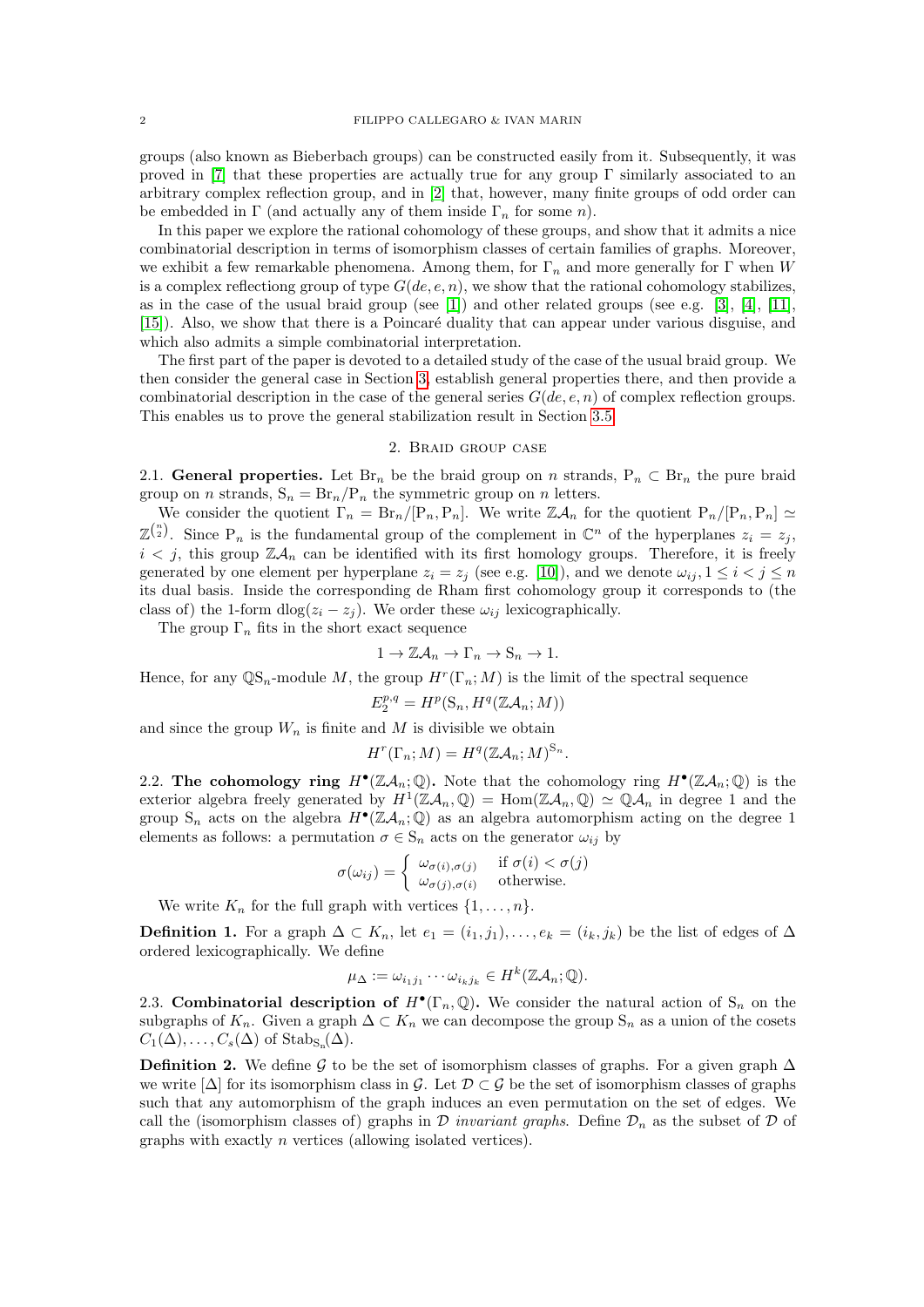For every isomorphism class  $D \in \mathcal{G}$  of a graph with n vertices and without isolated vertices we choose once and for all a representative  $\Delta_D \subset K_n$  of D. This is equivalent to say that we fix a total ordering of the vertices of  $D$ . For an arbitrary isomorphism class  $D$ , we consider the isomorphism class of the maximal subgraph  $D_0$  without isolated points, and choose as a representative  $\Delta_D$  of D the subgraph of  $\Pi_{[VD]}$  that coincides with the representative of  $D_0$  on  $[1, |VD_0|]$ .

We write  $(i, j)$  with  $i < j$  for the edge with set of vertices  $\{i, j\}$ .

<span id="page-2-1"></span>Theorem 1. The set of cohomology classes

$$
\alpha_D:=\frac{1}{\mathrm{Stab}_{\mathcal{S}_n}(\Delta_D)}\sum_{\sigma\in\mathcal{S}_n}\sigma(\mu_{\Delta_D})\in H^{|ED|}(\mathbb{Z}\mathcal{A}_n;\mathbb{Q})
$$

for  $D \in \mathcal{D}_n$  is a basis of  $H^{\bullet}(\mathbb{Z} \mathcal{A}_n;\mathbb{Q})^{\mathbb{S}_n}$  over  $\mathbb{Q}$ .

*Proof.* Note that if  $D \in \mathcal{D}$  then the group  $\text{Stab}_{S_n}(\Delta_D)$  acts trivially on  $\mu_{\Delta_D}$ . Hence the average  $\pi_{\mathrm{S}_n}(\mu_{\Delta_D}) = \frac{1}{|\mathrm{S}_n|} \sum_{\sigma \in \mathrm{S}_n} \sigma(\mu_{\Delta_D}) = \frac{|\operatorname{Stab}_{\mathrm{S}_n}(\Delta_D)|}{n!}$  $\frac{S_n(-D')}{n!}\alpha_D$  is a non-zero  $S_n$ -invariant. If  $D \notin \mathcal{D}$  then there is a permutation  $\sigma \in S_n$  such that  $\sigma(\mu_{\Delta_D}) = -\mu_{\Delta_D}$  and hence the average of  $\mu_{\Delta_D}$  is zero. The Theorem follows since  $\pi_{s_n}$  is a projection from  $H^{\bullet}(\mathbb{Z}A_n;\mathbb{Q})$  to  $H^{\bullet}(\mathbb{Z}A_n;\mathbb{Q})^{S_n}$  and the elements  $\alpha_D$  for  $D \in \mathcal{D}$  are linearly independent.

<span id="page-2-2"></span>**Remark 1.** The natural morphism  $\Gamma_n \hookrightarrow \Gamma_{n+1}$  induces a morphism  $H^{\bullet}(\Gamma_{n+1}, \mathbb{Q}) \to H^{\bullet}(\Gamma_n, \mathbb{Q}),$ and the image of  $\alpha_D$  for  $D \in \mathcal{D}_{n+1}$  is  $\alpha_D$ , where the identification  $\mathcal{D}_n \subset \mathcal{D}_{n+1}$  is given by adding one isolated vertex.

Since every graph with r edges without isolated vertices has at most 2r vertices we get that  $H^r(\Gamma_n, \mathbb{Q})$  stabilizes for  $r \geq 2n$ .

As a consequence of the Remark above, the series  $\sum \dim H^r(\Gamma_n, \mathbb{Q}) t^r$  has for limit when  $n \to \infty$ the Poincaré series of the colimit  $\Gamma_\infty$  of the embeddings  $\Gamma_n \hookrightarrow \Gamma_{n+1}$ , whose r-th Betti number is then equal to the number of invariant graphs with  $r$  edges, without isolated vertices.

Remark 2. We can actually say something more. We notice that the connected components of an invariant graph are invariant graphs and that two distinct connected components are isomorphic graphs if and only if their number of edges is even. Hence the cohomology group  $H^{\bullet}(\Gamma_n, \mathbb{Q})$  is isomorphic to the tensor product of a polinomial algebra generated by connected invariant graphs with even edges and an exterior algebra generated by connected invariant graphs with odd edges. The degree of each generator equals the number of edges of the graph. Then the Poincaré series of  $\Gamma_{\infty}$  decomposes as follows:

$$
\sum \dim H^r(\Gamma_n,\mathbb{Q})t^r = \left(\prod_{\substack{D \in \mathcal{D} \\ P \text{ connected} \\ |ED| \text{ odd}}} (1+t^{|ED|})\right) \cdot \left(\prod_{\substack{D \in \mathcal{D} \\ P \text{ connected} \\ |ED| \text{ even}}} (1+t^{|ED|})\right)^{-1}
$$

This description does not give an account of the actual multiplicative structure of the cohomology ring  $H^{\bullet}(\Gamma_n, \mathbb{Q})$ , that will be investigated in Theorem [3,](#page-5-0) but only of the multiplicative structure of the associated graded algebra induced by the filtration defined by the number of components of a graph.

<span id="page-2-0"></span>2.4. Combinatorial description of the twisted cohomology group  $H^{\bullet}(\Gamma_n, \mathbb{Q}_{\epsilon})$ . We denote  $\epsilon(\sigma)$  for the sign of a permutation  $\sigma$  and let  $\mathbb{Q}_{\epsilon}$  be the 1-dimensional sign rational representation of  $S_n$  extended to  $\Gamma_n$ . The action of  $S_n$  on  $H^{\bullet}(\mathbb{Z}A_n,\mathbb{Q}_{\epsilon})$  is determined by its action on

$$
H^1(\mathbb{Z} \mathcal{A}_n, \mathbb{Q}_{\epsilon}) = \text{Hom}(\mathbb{Z} \mathcal{A}_n, \mathbb{Q}_{\epsilon}) = \text{Hom}(\mathbb{Q} \mathcal{A}_n, \mathbb{Q}_{\epsilon}) \simeq (\mathbb{Q} \mathcal{A}_n)^* \otimes \mathbb{Q}_{\epsilon} \simeq \mathbb{Q} \mathcal{A}_n \otimes \mathbb{Q}_{\epsilon}
$$

Therefore,  $H^{\bullet}(\mathbb{Z}A_n,\mathbb{Q}_\epsilon)$  is naturally identified with the exterior algebra on the  $\mathbb{Q}S_n$ -module  $\mathbb{Q}A_n$  $\mathbb{Q}_{\epsilon}$  and

$$
H^r(\mathbb{Z}\mathcal{A}_n,\mathbb{Q}_\epsilon)\simeq \mathbb{Q}_\epsilon^{\otimes r} \otimes H^r(\mathbb{Z}\mathcal{A}_n,\mathbb{Q}).
$$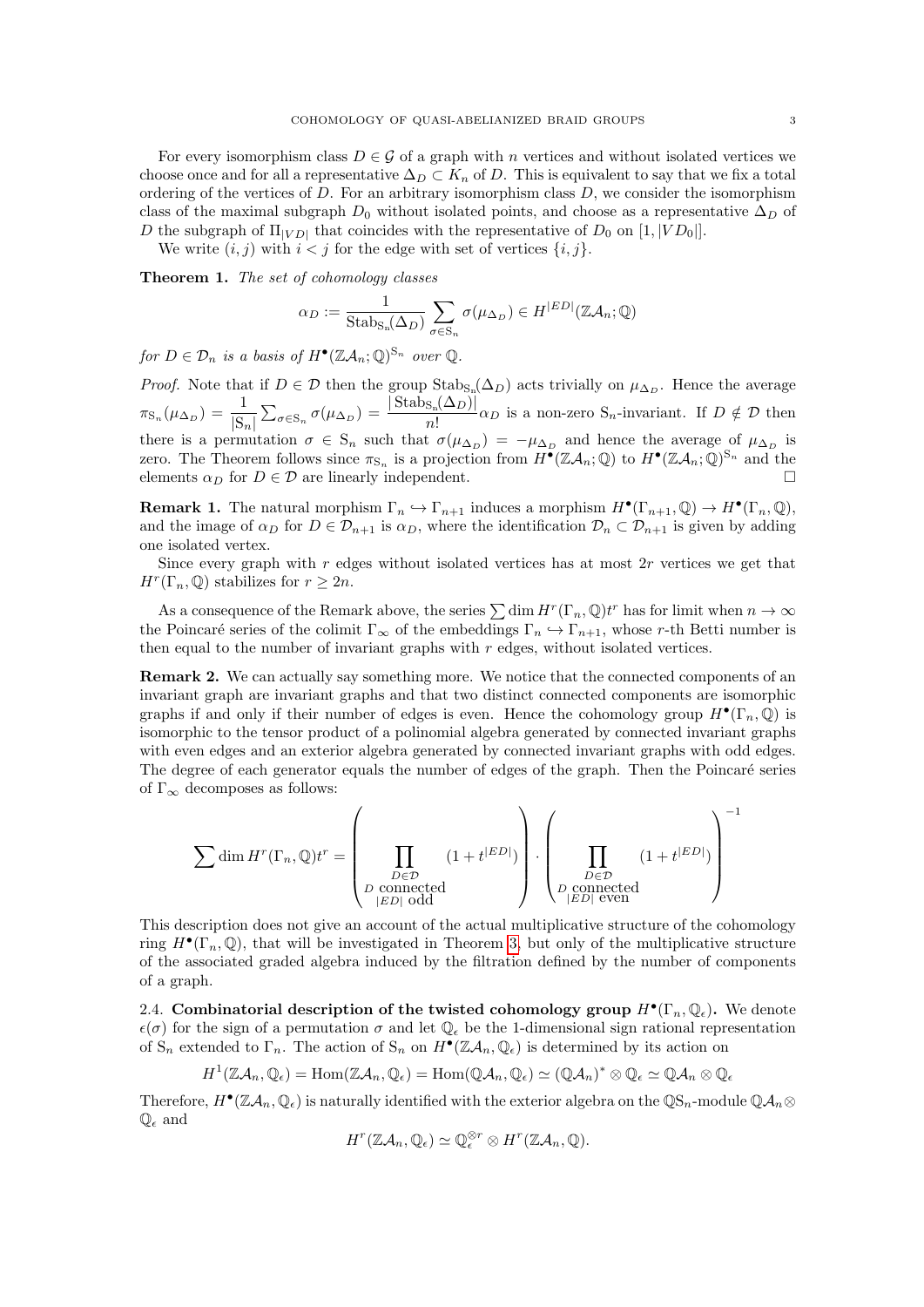Here again we provide a combinatorial description, for  $r$  odd since the case where  $r$  is even coincides with the non-skew case.

Let  $\Delta, \Delta' \subset K_n$  be two isomorphic graphs. Let  $e_1, \ldots, e_k$  be the ordered list of edges of  $\Delta$  and  $e'_1,\ldots,e'_k$  the ordered list of edges of  $\Delta'$ . Let  $\sigma \in S_n$  be a permutation such that  $\sigma(\Delta) = \Delta'$ . Let  $\sigma_{E\Delta} \in S_k$  be the induced permutation on the order of the edges, that is  $\sigma(e_i) = e'_{\sigma_{E\Delta}(i)}$ .

**Lemma 1.** In  $H^{\bullet}(\mathbb{Z}A_n, \mathbb{Q})$  the following equality holds:

$$
\sigma(\mu_{\Delta}) = \epsilon(\sigma_{E\Delta})\mu_{\sigma(\Delta)}.
$$

**Lemma 2.** In  $H^{\bullet}(\mathbb{Z}A_n, \mathbb{Q}_{\epsilon})$  the following equality holds:

$$
\sigma(\mu_{\Delta}) = \epsilon(\sigma)^{|E\Delta|} \epsilon(\sigma_{E\Delta}) \mu_{\sigma(\Delta)}.
$$

**Definition 3.** Let  $\Delta$  be a graph with n vertices. For any automorphism  $\sigma$  of  $\Delta$  we identify  $\sigma$ with the corresponding permutation of the set of vertices of  $\Delta$  and we write  $\sigma_{EA}$  for the induced permutation of the set of edges of  $\Delta$ . We define  $\mathcal{D}_n^{\epsilon}$  to be the set of isomorphism classes of graphs with exactly *n* vertices such that any automorphism  $\sigma$  of the graph satisfies  $\epsilon(\sigma)^{|E|}\epsilon(\sigma_{E\Delta})=1$ . We call those graphs *skew-invariant graphs*.

Note that if  $[\Delta] \in \mathcal{D}_n^{\epsilon}$  and  $\Delta$  has an odd number of edges, then  $\Delta$  has at most 1 isolated point. In fact if there are at least 2 isolated point, there is an automorphism of the graph that fixes all the edges, but permutes the isolated points with an odd permutation. On the other side if  $\Delta$  is a graph with *n* vertices and with an even number of edges then  $[\Delta] \in \mathcal{D}_n^{\epsilon}$  if and only if  $[\Delta] \in \mathcal{D}_n$ .

Theorem 2. The set of cohomology classes

$$
\alpha_D^\epsilon:=\frac{1}{\mathrm{Stab}_{\mathrm{S}_\mathrm{n}}(\Delta_D)}\sum_{\sigma\in \mathrm{S}_n}\sigma(\mu_{\Delta_D})\in H^{|ED|}(\mathbb{Z}\mathcal{A}_n,\mathbb{Q}_\epsilon)
$$

for  $D \in \mathcal{D}_n^{\epsilon}$  is a basis of  $H^{\bullet}(\Gamma_n; \mathbb{Q}_{\epsilon}) \subset H^{\bullet}(\mathbb{Z}\mathcal{A}_n, \mathbb{Q}_{\epsilon}).$ 

The proof of the Theorem above is analogous to the one of Theorem [1.](#page-2-1) In particular note that when  $D \notin \mathcal{D}_n^{\epsilon}$  then the cohomology class  $\alpha_D^{\epsilon} \in H^{|ED|}(\mathbb{Z}\mathcal{A}_n, \mathbb{Q})$  defined above is trivial.

**Remark 3.** The natural morphism  $\Gamma_n \hookrightarrow \Gamma_{n+1}$  induces the restriction map  $H^{\bullet}(\Gamma_{n+1}, \mathbb{Q}_{\epsilon}) \to$  $H^{\bullet}(\Gamma_n, \mathbb{Q}_{\epsilon})$ . Since for r even we have the isomorphism of  $S_n$ -modules  $H^r(\mathbb{Z}A_n, \mathbb{Q}_{\epsilon}) \simeq H^r(\mathbb{Z}A_n, \mathbb{Q}),$ we also have the isomorphism  $H^r(\Gamma_n, \mathbb{Q}_\epsilon) \simeq H^r(\Gamma_n, \mathbb{Q})$  that commutes with the restriction homomorphisms and hence the restriction of the class  $\alpha_D^{\epsilon} \in H^r(\mathbb{Z}A_n,\mathbb{Q}_{\epsilon})$  follows the same characterization given in Remark [1.](#page-2-2)

For r odd if  $D \in \mathcal{D}_{n+1}^{\epsilon}$  is a graph with exactly one isolated vertex, the restriction of  $\alpha_D^{\epsilon}$  $H^r(\mathbb{Z}A_{n+1},\mathbb{Q}_{\epsilon})$  is  $\alpha_D^{\epsilon} \in \hat{H}^r(\mathbb{Z}A_n,\mathbb{Q}_{\epsilon})$ . If D is a graph without isolated vertices  $\alpha_D^{\epsilon}$  restricts to zero. Here we use the identification  $\mathcal{D}_n^{\epsilon} \subset \mathcal{D}_{n+1}^{\epsilon}$  given by adding one isolated vertex. In particular the restriction homomorphism  $H^{\bullet}(\Gamma_{n+1}, \mathbb{Q}_{\epsilon}) \to H^{\bullet}(\Gamma_n, \mathbb{Q}_{\epsilon})$  is injective when restricted to the subspace generated by the classes  $\alpha_D^{\epsilon}$  with D a graph with exactly one isolated vertiex.

Since a graph with r edges contains at least  $n-2r$  isolated vertices we deduce from this Theorem that, for r odd,  $H^r(\Gamma_n, \mathbb{Q}_\epsilon) = 0$  as soon as  $n \geq 2r + 2$ .

As a consequence of the Remark above the stable skew Betti numbers are nonzero only in even degrees, and we get that the stable skew Poincaré series is equal the even part of the stable Poincaré series of the non-skew case.

## <span id="page-3-0"></span>2.5. Multiplicative structure.

**Definition 4.** Given a permutation  $\sigma \in S_n$  that induces an automorphism on the graph  $\Delta$  we introduce the following notation for the sign of the induced permutation  $\sigma_{E\Delta}$  on the set of edges:

$$
\epsilon_{\Delta}(\sigma):=\epsilon(\sigma_{E\Delta}).
$$

**Definition 5.** Let  $S(\Delta, \Delta_1, \Delta_2)$  be the set of pairs  $({\Delta}', {\Delta}'')$  such that

- (1)  $\Delta'$ ,  $\Delta''$  are subgraph of  $\Delta$  such that  $E\Delta' \sqcup E\Delta'' = E\Delta$ ;
- (2)  $\Delta'$  is isomorphic to  $\Delta_1$  and  $\Delta''$  is isomorphic to  $\Delta_2$ .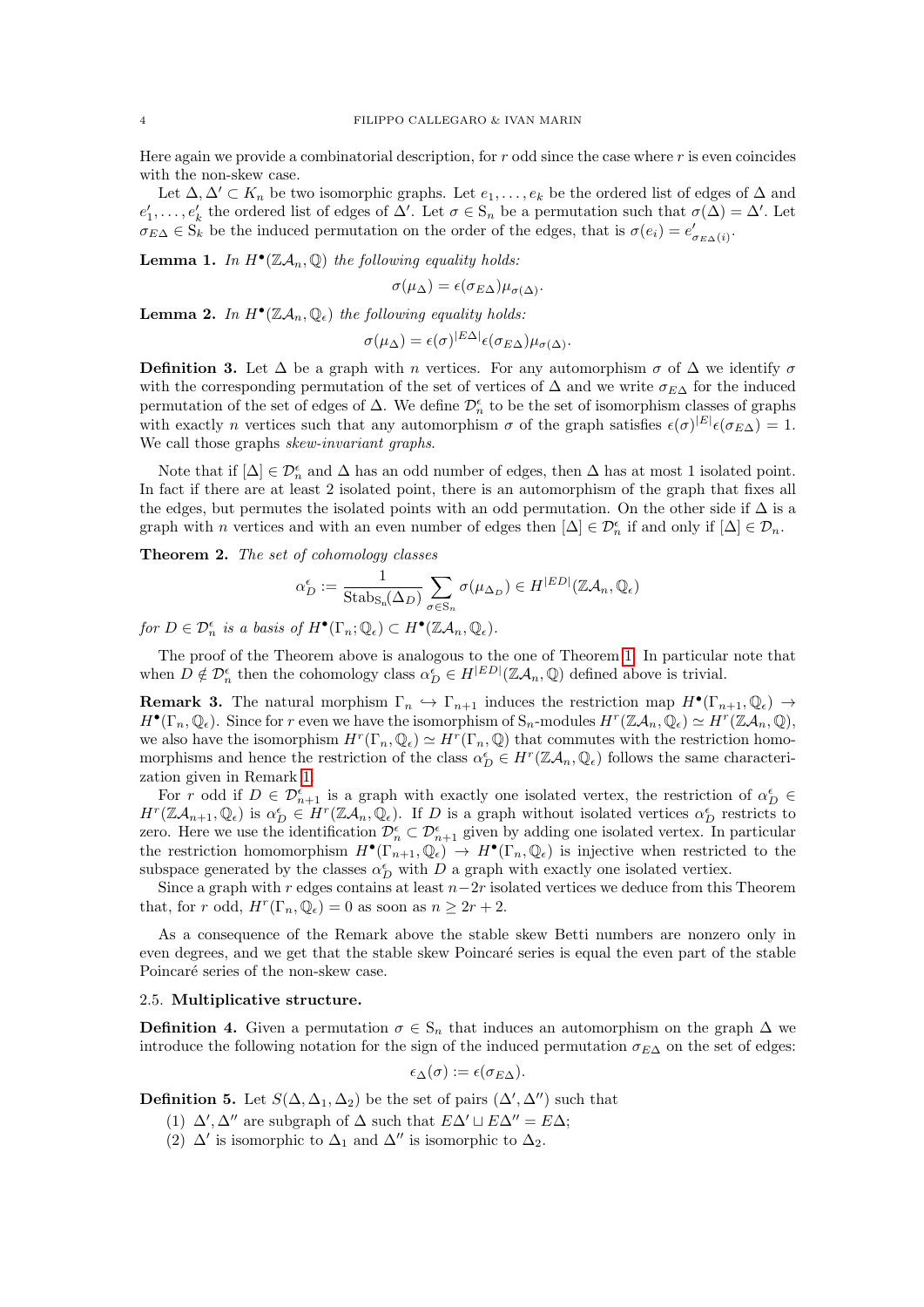For  $(\Delta', \Delta'') \in S(\Delta, \Delta_1, \Delta_2)$  we order the sets vertices  $V\Delta'$  and  $V\Delta''$  with the ordering induced by the ordering of  $V\Delta$ . Let  $\sigma_1, \sigma_2 \in S_n$  such that  $\sigma_1(\Delta_1) = \Delta'$  and  $\sigma_2(\Delta_2) = \Delta''$ .

**Definition 6.** For  $[\Delta], [\Delta_1], [\Delta_2] \in \mathcal{D}_n$  and  $(\Delta', \Delta'') \in S(\Delta, \Delta_1, \Delta_2)$  we define the coefficient  $\epsilon(\Delta, \Delta', \Delta'') \in \{+1, -1\}$  according to the following formula:

$$
\mu_{\Delta} = \epsilon(\Delta, \Delta', \Delta'') \epsilon_{\Delta_1}(\sigma_1) \epsilon_{\Delta_2}(\sigma_2) \mu_{\Delta'} \mu_{\Delta''}.
$$

**Definition 7.** For  $[\Delta], [\Delta_1], [\Delta_2] \in \mathcal{D}_n^{\epsilon}$  and  $(\Delta', \Delta'') \in S(\Delta, \Delta_1, \Delta_2)$  we define the coefficient  $\epsilon^{s}(\Delta, \Delta', \Delta'') \in \{+1, -1\}$  according to the following formula:

$$
\mu_{\Delta} = \epsilon^{s}(\Delta, \Delta', \Delta'')\epsilon(\sigma_1)^{|E\Delta_1|}\epsilon_{\Delta_1}(\sigma_1)\epsilon(\sigma_2)^{|E\Delta_2|}\epsilon_{\Delta_2}(\sigma_2)\mu_{\Delta'}\mu_{\Delta''}.
$$

**Definition 8.** For  $[\Delta_1] \in \mathcal{D}_n$ ,  $[\Delta_2] \in \mathcal{D}_n^{\epsilon}$  and  $(\Delta', \Delta'') \in S(\Delta, \Delta_1, \Delta_2)$  we define the coefficient  $\epsilon^t(\Delta, \Delta', \Delta'') \in \{+1, -1\}$  according to the following formula:

$$
\mu_{\Delta} = \epsilon^t(\Delta, \Delta', \Delta'') \epsilon_{\Delta_1}(\sigma_1) \epsilon(\sigma_2) \epsilon_{\Delta_2}(\sigma_2) \mu_{\Delta'} \mu_{\Delta''}.
$$

**Remark 4.** We notice that in  $H^{\bullet}(\mathbb{Z}A_n, \mathbb{Q})$  we have the equality

$$
\mu_\Delta = \epsilon(\Delta,\Delta',\Delta'')\sigma_1(\mu_{\Delta_1})\sigma_2(\mu_{\Delta_2}) = \epsilon(\Delta,\Delta',\Delta'')\epsilon_{\Delta_1}(\sigma_1)\epsilon_{\Delta_2}(\sigma_2)\mu_{\Delta'}\mu_{\Delta''}
$$

and the product  $\epsilon(\Delta, \Delta', \Delta'')\epsilon_{\Delta_1}(\sigma_1)\epsilon_{\Delta_2}(\sigma_2)$  is the sign of the shuffle permutation that takes the ordered list of edges of  $\Delta'$  followed by the ordered list of edges of  $\Delta''$  and gives the ordered list of edges of  $\Delta$ .

In  $H^{\bullet}(\mathbb{Z}A_n,\mathbb{Q}_\epsilon)$  we have a similar equality:

$$
\mu_{\Delta} = \epsilon^{s}(\Delta, \Delta', \Delta'')\sigma_1(\mu_{\Delta_1})\sigma_2(\mu_{\Delta_2}) = \epsilon(\Delta, \Delta', \Delta'')\epsilon(\sigma_1)^{|E\Delta_1|}\epsilon_{\Delta_1}(\sigma_1)\epsilon(\sigma_2)^{|E\Delta_2|}\epsilon_{\Delta_2}(\sigma_2)\mu_{\Delta'}\mu_{\Delta''}.
$$

<span id="page-4-3"></span>Lemma 3.

<span id="page-4-0"></span>(1) 
$$
\epsilon(\sigma(\Delta), \Delta', \Delta'') = \epsilon_{\Delta}(\sigma)\epsilon(\Delta, \Delta', \Delta'')
$$

<span id="page-4-1"></span>(2) 
$$
\epsilon^{s}(\sigma(\Delta), \Delta', \Delta'') = \epsilon(\sigma)^{|E\Delta|} \epsilon_{\Delta}(\sigma) \epsilon^{s}(\Delta, \Delta', \Delta'')
$$

<span id="page-4-2"></span>(3) 
$$
\epsilon^t(\sigma(\Delta), \Delta', \Delta'') = \epsilon(\sigma) \epsilon_{\Delta}(\sigma) \epsilon^t(\Delta, \Delta', \Delta'')
$$

Proof. Equation [\(1\)](#page-4-0) follows since  $\mu_{\Delta} = \epsilon(\Delta, \Delta', \Delta'') \sigma_1(\mu_{\Delta_1}) \sigma_2(\mu_{\Delta_2}) \in H^{\bullet}(\mathbb{Z}A_n, \mathbb{Q})$  and hence, applying  $\sigma$  we get

$$
\mu_{\sigma(\Delta)} = \epsilon_{\Delta}(\sigma)\sigma(\mu_{\Delta}) = \epsilon_{\Delta}(\sigma)\epsilon(\Delta, \Delta', \Delta'')(\sigma \circ \sigma_1)(\mu_{\Delta_1})(\sigma \circ \sigma_2)(\mu_{\Delta_2}).
$$

For Equation [\(2\)](#page-4-1) we can apply  $\sigma$  to  $\mu_{\Delta} = \epsilon^s(\Delta, \Delta', \Delta'')\sigma_1(\mu_{\Delta_1})\sigma_2(\mu_{\Delta_2}) \in H^{\bullet}(\mathbb{Z}\mathcal{A}_n, \mathbb{Q}_{\epsilon})$  and the equality follows for the same argument.

In order to prove Equation [\(3\)](#page-4-2) we notice that  $\epsilon^t(\Delta, \Delta', \Delta'') = \epsilon(\sigma_2)\epsilon(\Delta, \Delta', \Delta'')$  and hence  $\epsilon^t(\sigma(\Delta),\Delta',\Delta'') = \epsilon(\sigma \circ \sigma_2)\epsilon(\sigma(\Delta),\Delta'$ ,  $\Delta$ ").

**Definition 9.** We define the coefficients  $a(\Delta, \Delta_1, \Delta_2), a^s(\Delta, \Delta_1, \Delta_2)$  and  $a^t(\Delta, \Delta_1, \Delta_2)$  as follows:

(4) 
$$
a(\Delta, \Delta_1, \Delta_2) := \sum_{(\Delta', \Delta'') \in S(\Delta, \Delta_1, \Delta_2)} \epsilon(\Delta, \Delta', \Delta'');
$$

(5) 
$$
a^{s}(\Delta, \Delta_1, \Delta_2) := \sum_{(\Delta', \Delta'') \in S(\Delta, \Delta_1, \Delta_2)} \epsilon^{s}(\Delta, \Delta', \Delta'');
$$

(6) 
$$
a^t(\Delta, \Delta_1, \Delta_2) := \sum_{(\Delta', \Delta'') \in S(\Delta, \Delta_1, \Delta_2)} \epsilon^t(\Delta, \Delta', \Delta'');
$$

Lemma 4.

(7) 
$$
a(\sigma(\Delta), \Delta_1, \Delta_2) = \epsilon_{\Delta}(\sigma) a(\Delta, \Delta_1, \Delta_2);
$$

(8) 
$$
a^{s}(\sigma(\Delta), \Delta_1, \Delta_2) = \epsilon(\sigma)^{|E\Delta|} \epsilon_{\Delta}(\sigma) a^{s}(\Delta, \Delta_1, \Delta_2);
$$

(9) 
$$
a^t(\sigma(\Delta), \Delta_1, \Delta_2) = \epsilon(\sigma) \epsilon_{\Delta}(\sigma) a^t(\Delta, \Delta_1, \Delta_2).
$$

Proof. This follows immediately from Lemma [3.](#page-4-3)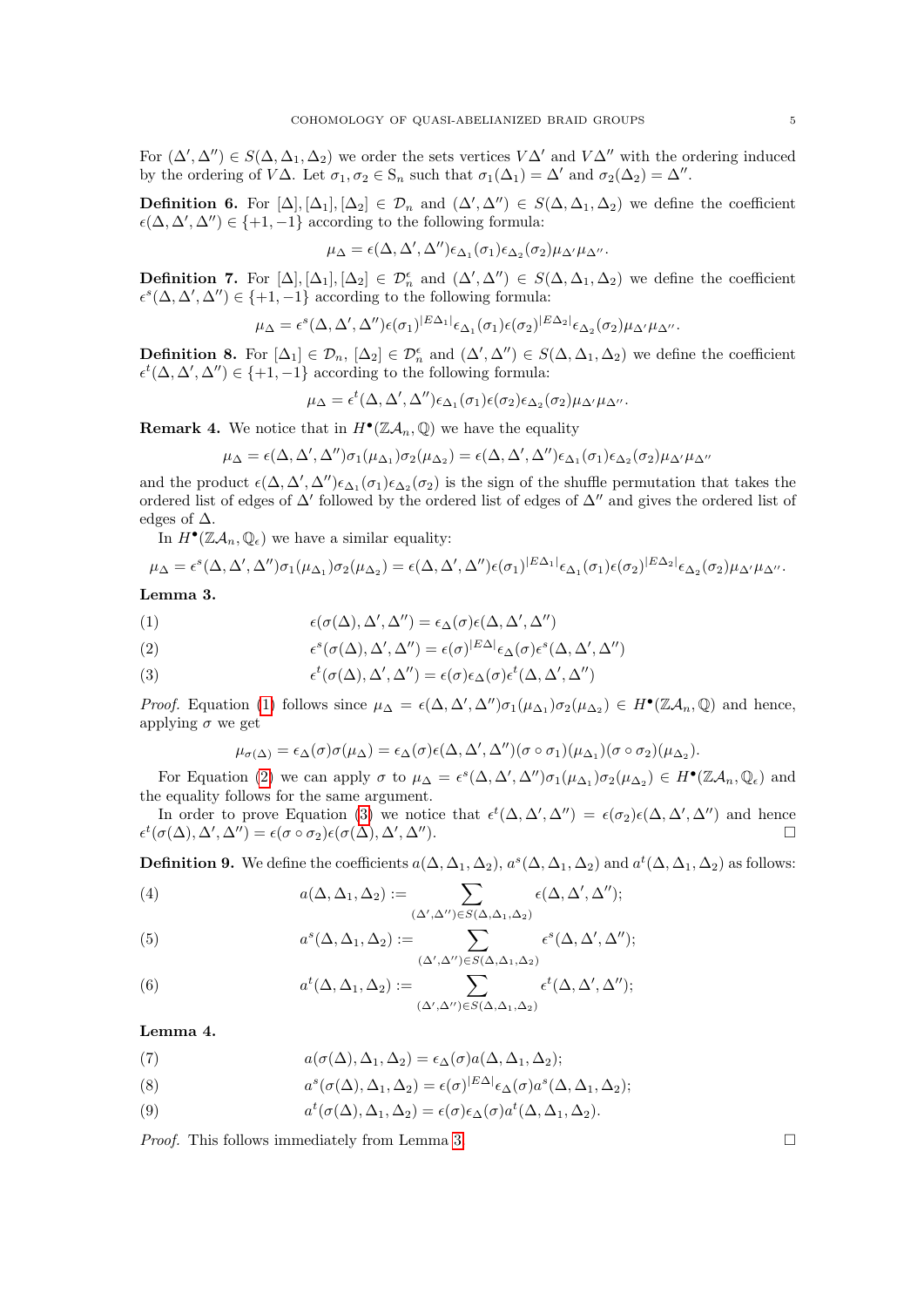We can consider the  $\mathbb{Z}_2$ -graded  $S_n$ -representation  $H^{\bullet}(\mathbb{Z}A_n, \mathbb{Q}) \oplus (\mathbb{Q}_{\epsilon} \otimes H^{\bullet}(\mathbb{Z}A_n, \mathbb{Q}))$ . This is also naturally an algebra, with an  $S_n$  covariant product.

Now we can notice for k even we have  $(H^k(\mathbb{Z}A_n,\mathbb{Q}))^{\mathbb{S}_n}=H^k(\Gamma_n,\mathbb{Q})=H^k(\Gamma_n,\mathbb{Q}_{\epsilon})$ , while if k is odd  $(\mathbb{Q}_{\epsilon} \otimes H^k(\mathbb{Z}A_n, \mathbb{Q}))^{\mathbb{S}_n} = H^k(\Gamma_n, \mathbb{Q}_{\epsilon}).$ 

Taking the restriction to the  $S_n$ -invariant submodule we get a product that restricts as follows:

(10) 
$$
(H^{i}(\mathbb{Z}A_{n},\mathbb{Q}))^{S_{n}}\otimes (H^{j}(\mathbb{Z}A_{n},\mathbb{Q}))^{S_{n}} \rightarrow (H^{i+j}(\mathbb{Z}A_{n},\mathbb{Q}))^{S_{n}};
$$
\n(11) 
$$
(\mathbb{Q}\otimes H^{i}(\mathbb{Z}A_{n},\mathbb{Q}))^{S_{n}}\otimes (\mathbb{Q}\otimes H^{j}(\mathbb{Z}A_{n},\mathbb{Q}))^{S_{n}}.
$$

$$
(11) \qquad (\mathbb{Q}_{\epsilon} \otimes H^{i}(\mathbb{Z}\mathcal{A}_{n},\mathbb{Q}))^{S_{n}} \otimes \qquad (\mathbb{Q}_{\epsilon} \otimes H^{j}(\mathbb{Z}\mathcal{A}_{n},\mathbb{Q}))^{S_{n}} \mapsto \qquad (H^{i+j}(\mathbb{Z}\mathcal{A}_{n},\mathbb{Q})^{S_{n}};
$$

(12) 
$$
(\mathbb{Q}_{\epsilon} \otimes H^{i}(\mathbb{Z}\mathcal{A}_{n},\mathbb{Q}))^{S_{n}} \otimes (H^{j}(\mathbb{Z}\mathcal{A}_{n},\mathbb{Q}))^{S_{n}} \mapsto (\mathbb{Q}_{\epsilon} \otimes H^{i+j}(\mathbb{Z}\mathcal{A}_{n},\mathbb{Q})^{S_{n}};
$$

(13) 
$$
(H^{i}(\mathbb{Z}A_{n},\mathbb{Q}))^{S_{n}}\otimes (\mathbb{Q}_{\epsilon}\otimes H^{j}(\mathbb{Z}A_{n},\mathbb{Q}))^{S_{n}} \mapsto (\mathbb{Q}_{\epsilon}\otimes H^{i+j}(\mathbb{Z}A_{n},\mathbb{Q})^{S_{n}}.
$$

Given a graph  $\Delta \in \mathcal{G}_n$  we can consider the projection  $\pi_{S_n}: H^{\bullet}(\mathbb{Z}A_n, \mathbb{Q}) \to H^{\bullet}(\mathbb{Z}A_n, \mathbb{Q})^{S_n}$ given by

$$
\pi_{\mathcal{S}_n}(\mu_{\Delta}) = \frac{1}{|\mathcal{S}_n|} \sum_{\sigma \in \mathcal{S}_n} \sigma(\mu_{\Delta}) = \frac{1}{|\mathcal{S}_n|} \sum_{\sigma \in \mathcal{S}_n} \epsilon_{\Delta}(\sigma) \mu_{\sigma(\Delta)} = \frac{|\text{Stabs}_n(\Delta)|}{n!} \alpha_{\Delta}
$$

that is trivial if and only if  $\Delta \in \mathcal{D}_n$  and the projection  $\pi_{S_n} : (\mathbb{Q}_{\epsilon} \otimes H^{\bullet}(\mathbb{Z}A_n, \mathbb{Q})) \to (\mathbb{Q}_{\epsilon} \otimes$  $H^{\bullet}(\mathbb{Z}A_n,\mathbb{Q}_{\epsilon}))^{\mathbb{S}_n}$  given by

$$
\pi_{\mathcal{S}_n}(\mu_{\Delta}) = \frac{1}{|\mathcal{S}_n|} \sum_{\sigma \in \mathcal{S}_n} \sigma(\mu_{\Delta}) = \frac{1}{|\mathcal{S}_n|} \sum_{\sigma \in \mathcal{S}_n} \epsilon(\sigma) \epsilon_{\Delta}(\sigma) \mu_{\sigma(\Delta)}
$$

that is trivial if and only if  $\text{Stab}_{S_n}(\Delta)$  contains a permutation  $\sigma$  such that  $\epsilon(\sigma)\epsilon_{\Delta}(\sigma) = -1$ ; in particular we have:  $\pi_{S_n}: H^{\bullet}(\mathbb{Z}A_n, \mathbb{Q}_\epsilon) \to H^{\bullet}(\mathbb{Z}A_n, \mathbb{Q}_\epsilon)^{S_n}$  given by

$$
\pi_{\mathcal{S}_n}(\mu_{\Delta}) = \frac{1}{|\mathcal{S}_n|} \sum_{\sigma \in \mathcal{S}_n} \sigma(\mu_{\Delta}) = \frac{1}{|\mathcal{S}_n|} \sum_{\sigma \in \mathcal{S}_n} \epsilon(\sigma)^{|ED|} \epsilon_{\Delta}(\sigma) \mu_{\sigma(\Delta)} = \frac{|\text{Stab}_{\mathcal{S}_n}(\Delta)|}{n!} \alpha_{\Delta}^{\epsilon}
$$

that is trivial if and only if  $\Delta \notin \mathcal{D}_n^{\epsilon}$ .

We notice that for  $\omega, \lambda \in H^{\bullet}(\mathbb{Z}A_n, \mathbb{Q})$  we have that  $\pi_{S_n}(\omega \cup \pi_{S_n}(\lambda)) = \pi_{S_n}(\omega) \cup \pi_{S_n}(\lambda)$ . In particular the product  $\pi_{S_n}(\omega) \cup \pi_{S_n}(\lambda)$  is  $S_n$ -invariant.

We can rewrite the definition of  $\alpha_{\Delta}$  as

(14) 
$$
\alpha_{\Delta} = \sum_{[\sigma] \in S_n / \text{Stab}_{S_n}(\Delta)} \sigma(\mu_{\Delta}) = \frac{n!}{|\text{Stab}_{S_n}(\Delta)|} \pi_{S_n}(\mu_{\Delta})
$$

where for any coset  $[\sigma] \in S_n / \text{Stab}_{S_n}(\Delta)$  the permutation  $\sigma$  is a representative of  $[\sigma]$  and since  $\Delta \in \mathcal{D}_n$  the element  $\sigma(\mu_\Delta) \in H^{\bullet}(\mathbb{Z}A_n, \mathbb{Q})$  does not depend on the choice of the representative.

In a similar way we have:

(15) 
$$
\alpha_{\Delta}^{\epsilon} = \sum_{[\sigma] \in S_n / \text{Stabs}_n(\Delta)} \sigma(\mu_{\Delta}) = \frac{n!}{|\text{Stab}_{S_n}(\Delta)|} \pi_{S_n}(\mu_{\Delta})
$$

where we consider  $\mu_{\Delta} \in H^{\bullet}(\mathbb{Z}A_n, \mathbb{Q}_{\epsilon}).$ 

Finally if we consider  $\mu_{\Delta} \in \mathbb{Q}_{\epsilon} \otimes H^{\bullet}(\mathbb{Z}A_n, \mathbb{Q})$  we can set

(16) 
$$
\widetilde{\alpha}_{\Delta} := \sum_{[\sigma] \in S_n / \operatorname{Stab}_{S_n}(\Delta)} \sigma(\mu_{\Delta}) = \frac{n!}{|\operatorname{Stab}_{S_n}(\Delta)|} \pi_{S_n}(\mu_{\Delta}).
$$

We will denote by  $\mathcal{D}_n$  the set of isomorphism classes of graphs with exactly n vertices such that any automorphism  $\sigma$  of the graph satisfies  $\epsilon(\sigma)\epsilon(\sigma_{E\Delta})=1$ . We call those graphs twist-invariant graphs.

## <span id="page-5-0"></span>Theorem 3.

a) For  $D_1, D_2 \in \mathcal{D}_n$ , the usual cup product is given by the formula:

<span id="page-5-1"></span>(17) 
$$
\alpha_{D_1} \cup \alpha_{D_2} = \sum_{D \in \mathcal{D}_n} a(\Delta_D, \Delta_{D_1}, \Delta_{D_2}) \alpha_D \in H^{\bullet}(\Gamma_n; \mathbb{Q});
$$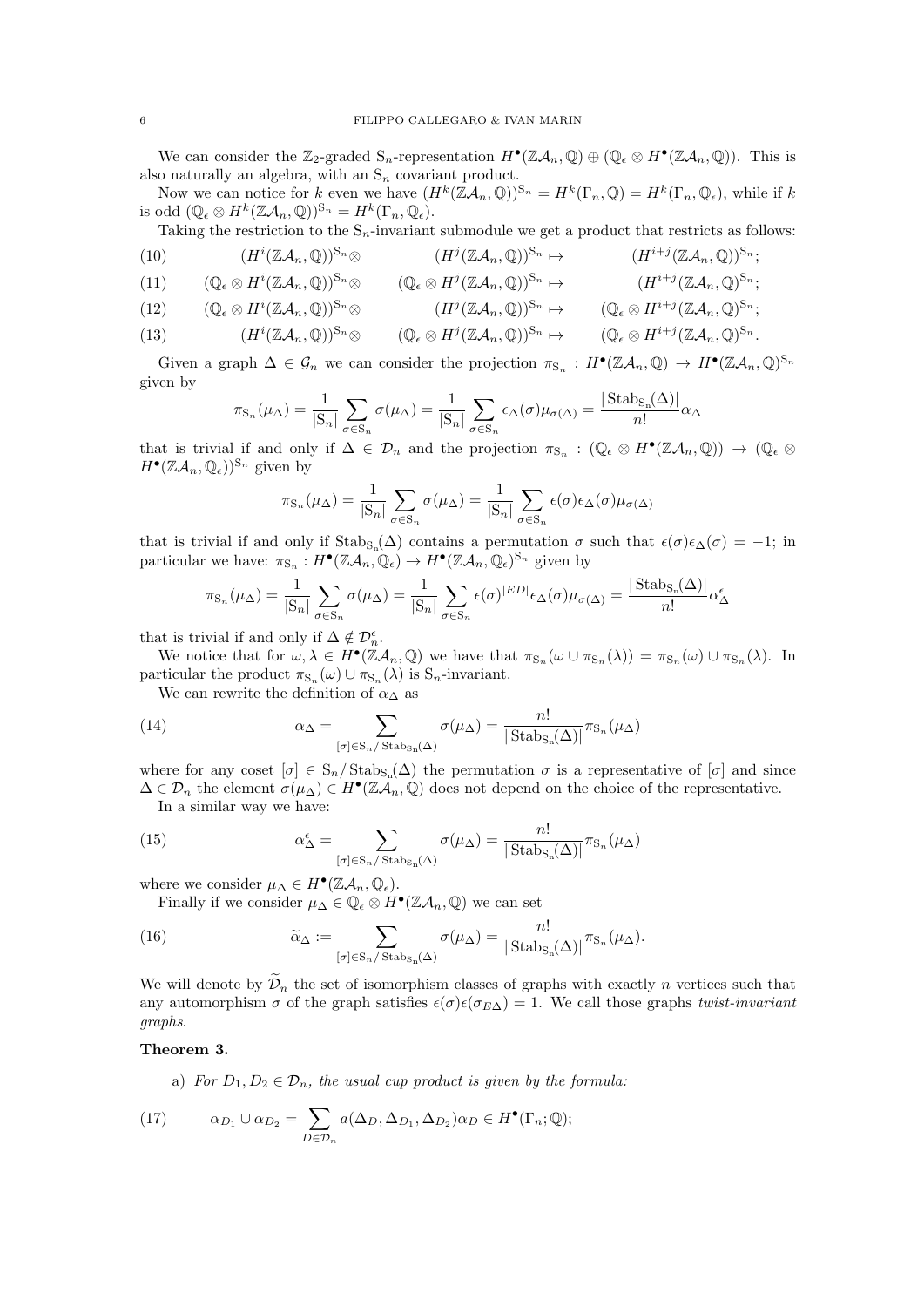b) for  $D_1 \in \mathcal{D}_n, D_2 \in \mathcal{D}_n^{\epsilon}$ , with  $r = |ED_2|$  odd, the natural bilinear product  $H^{\bullet}(\Gamma_n, \mathbb{Q})$  $H^r(\Gamma_n,\mathbb{Q}_\epsilon) \to H^{\bullet+r}(\Gamma_n,\mathbb{Q}_\epsilon)$  is given by the formula:

<span id="page-6-0"></span>(18) 
$$
\alpha_{D_1} \cup \alpha_{D_2}^{\epsilon} = \sum_{D \in \tilde{\mathcal{D}}_n} a^t(\Delta_D, \Delta_{D_1}, \Delta_{D_2}) \tilde{\alpha}_D \in (\mathbb{Q}_{\epsilon} \otimes H^{\bullet}(\mathbb{Z}\mathcal{A}_n, \mathbb{Q}))^{S_n};
$$

c) for  $D_1, D_2 \in \mathcal{D}_n^{\epsilon}$ , the usual cup product in  $H^{\bullet}(\Gamma_n; \mathbb{Q}_{\epsilon})$  is given by the formula:

(19) 
$$
\alpha_{D_1}^{\epsilon} \cup \alpha_{D_2}^{\epsilon} = \sum_{D \in \mathcal{D}_n^{\epsilon}} a^s (\Delta_D, \Delta_{D_1}, \Delta_{D_2}) \alpha_D^{\epsilon} \in H^{\bullet}(\Gamma_n; \mathbb{Q}_{\epsilon}).
$$

**Remark 5.** We notice that for  $|ED_2|$  even (and for any  $|ED_1|$ ) we have  $\alpha_{D_2}^{\epsilon} = \alpha_{D_2}$  and hence the analogue of the Equation [\(18\)](#page-6-0) of case b) for the product  $\alpha_{D_1} \cup \alpha_{D_2}^{\epsilon} = \alpha_{D_1} \cup \alpha_{D_2}$  is given by Equation [\(17\)](#page-5-1).

Finally we notice that in case c) for  $d = |ED_1| + |ED_2|$  even we have  $H^d(\Gamma_n; \mathbb{Q}_\epsilon) \simeq H^d(\Gamma_n; \mathbb{Q})$ 

*Proof.* The proof is analogous for the three cases. For conciseness we will write  $\Delta_1$  for  $\Delta_{D_1}$  and  $\Delta_2$  for  $\Delta_{D_2}$ .

a) For  $D_1, D_2 \in \mathcal{D}_n$  we have:

$$
\begin{split} \alpha_{D_1} \cup \alpha_{D_2} & = \left(\sum_{[\sigma'] \in \mathcal{S}_n / \operatorname{Stabs}_n(\Delta_1)} \sigma'(\mu_{\Delta_1})\right) \cup \left(\sum_{[\sigma''] \in \mathcal{S}_n / \operatorname{Stabs}_n(\Delta_2)} \sigma''(\mu_{\Delta_2})\right) = \\ & = \left(\sum_{[\sigma'] \in \mathcal{S}_n / \operatorname{Stabs}_n(\Delta_1)} \epsilon_{\Delta_1}(\sigma') \mu_{\sigma'(\Delta_1)}\right) \cup \left(\sum_{[\sigma''] \in \mathcal{S}_n / \operatorname{Stabs}_n(\Delta_2)} \epsilon_{\Delta_2}(\sigma'') \mu_{\sigma''(\Delta_2)}\right) = \\ & = \sum_{D \in \mathcal{G}_n} \sum_{[\sigma] \in \mathcal{S}_n / \operatorname{Stabs}_n(\Delta_D)} \sum_{[\sigma'] \in \mathcal{S}_n / \operatorname{Stabs}_n(\Delta_1)} \epsilon_{\Delta_1}(\sigma') \mu_{\sigma'(\Delta_1)} \epsilon_{\Delta_2}(\sigma'') \mu_{\sigma''(\Delta_2)} = \\ & = \sum_{D \in \mathcal{G}_n} \sum_{[\sigma] \in \mathcal{S}_n / \operatorname{Stabs}_n(\Delta_D)} \sum_{[\sigma'] \in \mathcal{S}_n / \operatorname{Stabs}_n(\Delta_2)} \epsilon_{\Delta_1}(\sigma') \mu_{\sigma'(\Delta_1)} \epsilon_{\Delta_2}(\sigma'') \mu_{\sigma''(\Delta_2)} = \\ & = \sum_{D \in \mathcal{G}_n} \sum_{[\sigma] \in \mathcal{S}_n / \operatorname{Stabs}_n(\Delta_D)} \sum_{[\sigma'] \in \mathcal{S}_n / \operatorname{Stabs}_n(\Delta_1)} \epsilon(\sigma(\Delta_D), \sigma'(\Delta_1), \sigma''(\Delta_2)) \mu_{\sigma(\Delta_D)} = \\ & = \sum_{D \in \mathcal{G}_n} \sum_{[\sigma] \in \mathcal{S}_n / \operatorname{Stabs}_n(\Delta_D)} a(\sigma(\Delta_D), \Delta_1, \Delta_2) \mu_{\sigma(\Delta_D)} = \\ & = \sum_{D \in \mathcal{G}_n} \sum_{[\sigma] \in \mathcal{S}_n / \operatorname{Stabs}_n(\Delta_D)} a(\Delta_D, \Delta_1, \Delta_2) \epsilon_{\Delta_D}(\sigma) \mu_{\sigma(\Delta_D)} = \\ & = \sum_{D \in \mathcal{D}_n} \sum_{[\sigma]
$$

b) For  $D_1 \in \mathcal{D}_n, D_2 \in \mathcal{D}_n^{\epsilon}$ , with  $|ED_2|$  odd we have:

$$
\alpha_{D_1} \cup \alpha_{D_2}^{\epsilon} = \left( \sum_{[\sigma'] \in S_n / \text{Stab}_{S_n}(\Delta_1)} \sigma'(\mu_{\Delta_1}) \right) \cup \left( \sum_{[\sigma''] \in S_n / \text{Stab}_{S_n}(\Delta_2)} \sigma''(\mu_{\Delta_2}) \right) =
$$
  
= 
$$
\left( \sum_{[\sigma'] \in S_n / \text{Stab}_{S_n}(\Delta_1)} \epsilon_{\Delta_1}(\sigma') \mu_{\sigma'(\Delta_1)} \right) \cup \left( \sum_{[\sigma''] \in S_n / \text{Stab}_{S_n}(\Delta_2)} \epsilon(\sigma'') \epsilon_{\Delta_2}(\sigma'') \mu_{\sigma''(\Delta_2)} \right) =
$$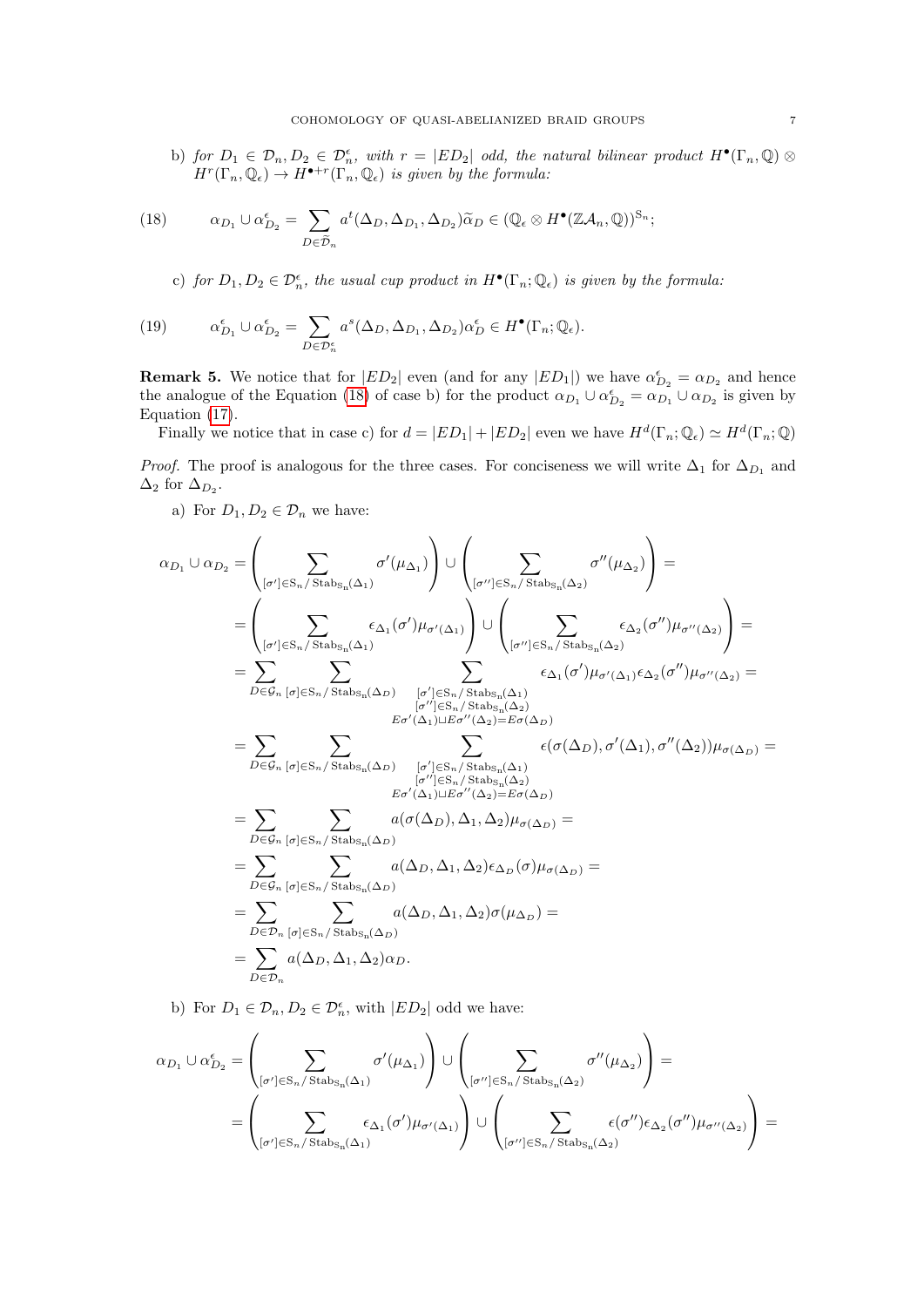$$
=\sum_{D\in\mathcal{G}_n}\sum_{[\sigma]\in S_n/\operatorname{Stab}_{S_n}(\Delta_D)}\sum_{[\sigma']\in S_n/\operatorname{Stab}_{S_n}(\Delta_1)}\epsilon_{\Delta_1}(\sigma')\mu_{\sigma'(\Delta_1)}\epsilon(\sigma'')\epsilon_{\Delta_2}(\sigma'')\mu_{\sigma''(\Delta_2)}=\\ \sum_{[\sigma'']\in S_n/\operatorname{Stab}_{S_n}(\Delta_2)}\epsilon_{\sigma'(\Delta_1)\sqcup \operatorname{E}\sigma''(\Delta_2)=\operatorname{E}\sigma(\Delta_D)}\epsilon_{\sigma'(\Delta_1)\sqcup \operatorname{E}\sigma''(\Delta_2)=\operatorname{E}\sigma(\Delta_D)}\epsilon^t(\sigma(\Delta_D),\sigma'(\Delta_1),\sigma''(\Delta_2))\mu_{\sigma(\Delta_D)}=\\ \sum_{D\in\mathcal{G}_n}\sum_{[\sigma]\in S_n/\operatorname{Stab}_{S_n}(\Delta_D)}\sum_{[\sigma']\in S_n/\operatorname{Stab}_{S_n}(\Delta_2)}\epsilon^t(\sigma(\Delta_D),\sigma'(\Delta_1),\sigma''(\Delta_2))\mu_{\sigma(\Delta_D)}=\\=\sum_{D\in\mathcal{G}_n}\sum_{[\sigma]\in S_n/\operatorname{Stab}_{S_n}(\Delta_D)}a^t(\sigma(\Delta_D),\Delta_1,\Delta_2)\epsilon(\sigma)\epsilon_{\Delta_D}(\sigma)\mu_{\sigma(\Delta_D)}=\\=\sum_{D\in\mathcal{D}_n}\sum_{[\sigma]\in S_n/\operatorname{Stab}_{S_n}(\Delta_D)}a^t(\Delta_D,\Delta_1,\Delta_2)\sigma(\mu_{\Delta_D})=\\=\sum_{D\in\mathcal{D}_n}\epsilon^t(\Delta_D,\Delta_{1},\Delta_2)\sigma(\mu_{\Delta_D})=\\=\sum_{D\in\mathcal{D}_n}a^t(\Delta_D,\Delta_1,\Delta_2)\alpha_D.
$$

c) For  $D_1, D_2 \in \mathcal{D}_n^{\epsilon}$  we have:

$$
\begin{split} \alpha_{D_1}^{\epsilon} \cup \alpha_{D_2}^{\epsilon} &= \left( \sum_{[\sigma'] \in \mathcal{S}_n/\operatorname{Stab}_{\mathcal{S}_n}(\Delta_1)} \sigma'(\mu_{\Delta_1}) \right) \cup \left( \sum_{[\sigma''] \in \mathcal{S}_n/\operatorname{Stab}_{\mathcal{S}_n}(\Delta_2)} \sigma''(\mu_{\Delta_2}) \right) = \\ &= \left( \sum_{[\sigma'] \in \mathcal{S}_n/\operatorname{Stab}_{\mathcal{S}_n}(\Delta_1)} \epsilon(\sigma')^{|ED_1|} \epsilon_{\Delta_1}(\sigma') \mu_{\sigma'}(\Delta_1) \right) \cup \\ & \cup \left( \sum_{[\sigma''] \in \mathcal{S}_n/\operatorname{Stab}_{\mathcal{S}_n}(\Delta_2)} \epsilon(\sigma'')^{|ED_2|} \epsilon_{\Delta_2}(\sigma'') \mu_{\sigma''(\Delta_2)} \right) = \\ &= \sum_{\substack{D \in \mathcal{G}_n \\ D \in \mathcal{G}_n}} \sum_{[\sigma'] \in \mathcal{S}_n/\operatorname{Stab}_{\mathcal{S}_n}(\Delta_2)} \frac{[\sigma'] \in \mathcal{S}_n/\operatorname{Stab}_{\mathcal{S}_n}(\Delta_1)}{[\sigma''] \in \mathcal{S}_n/\operatorname{Stab}_{\mathcal{S}_n}(\Delta_2)} \\ & = \sum_{D \in \mathcal{G}_n} \sum_{[\sigma] \in \mathcal{S}_n/\operatorname{Stab}_{\mathcal{S}_n}(\Delta_2)} \epsilon(\sigma') \mu_{\sigma'}(\Delta_1) \epsilon(\sigma') \mu_{\sigma'}(\Delta_1) \epsilon(\sigma'') \mu_{\sigma''(\Delta_2)} = \\ &= \sum_{D \in \mathcal{G}_n} \sum_{[\sigma] \in \mathcal{S}_n/\operatorname{Stab}_{\mathcal{S}_n}(\Delta_D)} [\sigma'] \in \mathcal{S}_n/\operatorname{Stab}_{\mathcal{S}_n}(\Delta_2) \\ & = \sigma'(\Delta_1) \sqcup \mathcal{E}_{\sigma'}(\Delta_2) = \mathcal{E}_{\sigma}(\Delta_D) \\ &= \sum_{D \in \mathcal{G}_n} \sum_{[\sigma] \in \mathcal{S}_n/\operatorname{Stab}_{\mathcal{S}_n}(\Delta_D)} \alpha'(\Delta_D), \Delta_1, \Delta_2) \mu_{\sigma(\Delta_D)} = \\ &= \sum_{D \in \mathcal{G}_n} \sum_{[\sigma]
$$

<span id="page-7-0"></span>2.6. Poincaré duality. Recall that we write  $K_n$  for the complete graph on n vertices. It has  $n(n-1)/2$  edges. It is easily checked that any transposition acts with parity  $(-1)^{n-2}$  on the set of edges, therefore every permutation acts with the same parity on the vertices and on the edges when *n* is odd, and acts evenly on the edges when *n* is even (in other terms,  $\epsilon_{K_n}(\sigma) = \epsilon(\sigma)^n$  for all  $\sigma \in S_n$ ). In particular we have the following result.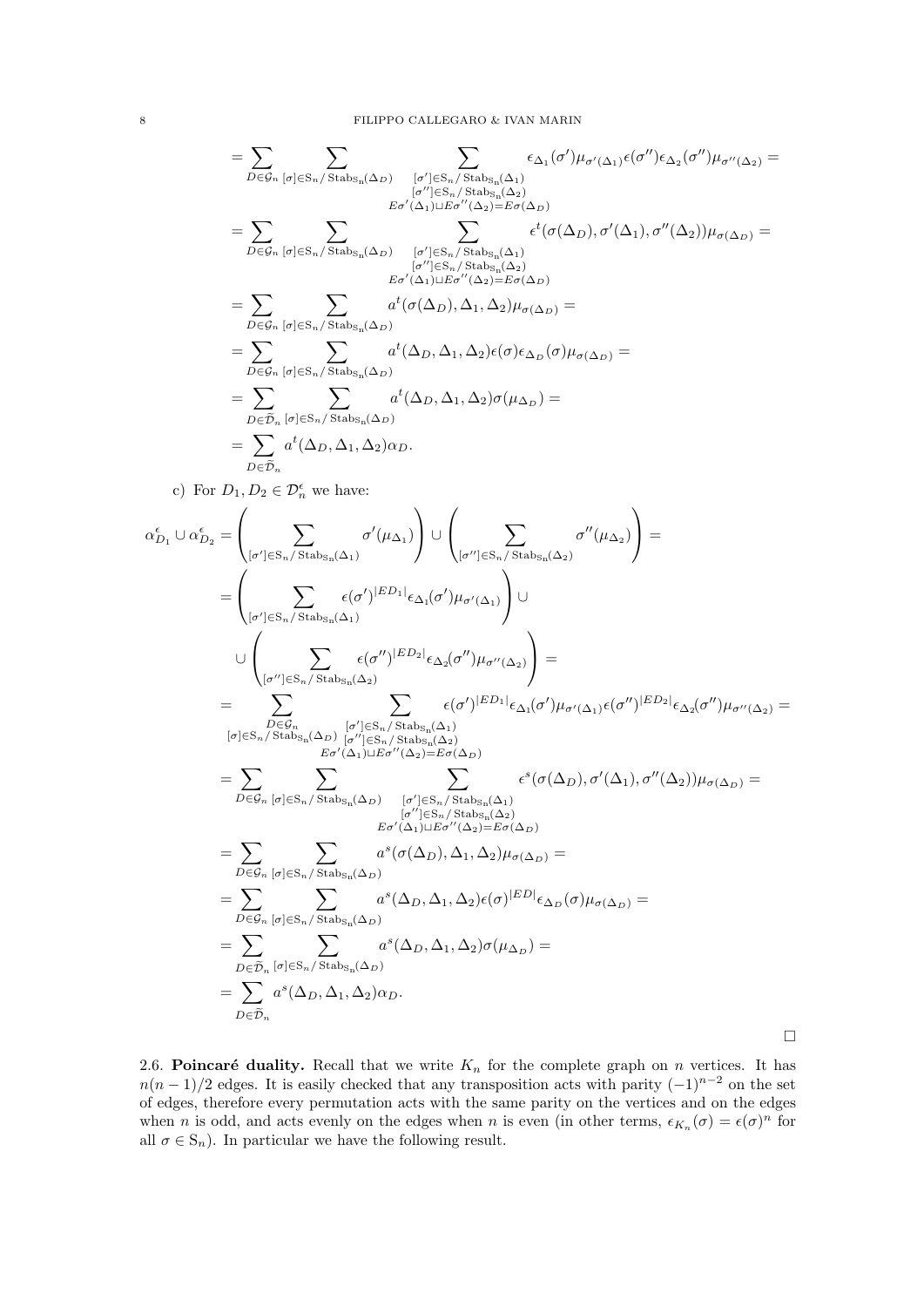**Proposition 1.** Let  $K_n$  be the full graph on n vertices and let  $N := \frac{n(n-1)}{2}$  $\frac{i-1)}{2}$ .

- (1)  $K_n$  is invariant if and only if n is even;
- (2)  $K_n$  is skew-invariant if and only if n is odd and N is odd or if n is even and N is even;
- (3)  $K_n$  is twist-invariant if and only if n is odd.

Since  $K_n$  is the only graph on n vertices with  $n(n-1)/2$  edges, we get the following application.

<span id="page-8-0"></span>Corollary 1. Let  $N := \frac{n(n-1)}{2}$  $\frac{i-1j}{2}$ .

- (1)  $H^N(\Gamma_n, \mathbb{Q}) = \mathbb{Q}$  if and only if n is even, and  $H^N(\Gamma_n, \mathbb{Q}) = 0$  otherwise;
- (2)  $H^N(\Gamma_n, \mathbb{Q}_\epsilon) = \mathbb{Q}$  if and only if  $n + N$  is even, and  $H^N(\Gamma_n, \mathbb{Q}_\epsilon) = 0$  otherwise;
- (3)  $(\mathbb{Q}_{\epsilon} \otimes H^N(\mathbb{Z} \mathcal{A}_n; \mathbb{Q}))^{\mathbb{S}_n} = \mathbb{Q}$  in n is odd and  $(\mathbb{Q}_{\epsilon} \otimes H^N(\mathbb{Z} \mathcal{A}_n; \mathbb{Q}))^{\mathbb{S}_n} = 0$  otherwise.

In the case considered in Corollary [1,](#page-8-0) when the groups  $H^N(\Gamma_n, \mathbb{Q})$ ,  $H^N(\Gamma_n, \mathbb{Q}_\epsilon)$  and  $(\mathbb{Q}_\epsilon \otimes$  $H^N(\mathbb{Z}A_n;\mathbb{Q})^{\mathbb{S}_n}$  are non-trivial, the non-degenerate duality pairings

<span id="page-8-2"></span>(20) 
$$
\Lambda^r(\mathbb{Q}A_n) \otimes \Lambda^{N-r}(\mathbb{Q}A_n) \longrightarrow \Lambda^N(\mathbb{Q}A) \simeq \mathbb{Q}
$$

<span id="page-8-3"></span>
$$
(21) \qquad (\mathbb{Q}_{\epsilon}^{r} \otimes \Lambda^{r}(\mathbb{Q}\mathcal{A}_{n})) \otimes (\mathbb{Q}_{\epsilon}^{N-r} \otimes \Lambda^{N-r}(\mathbb{Q}\mathcal{A}_{n})) \qquad \longrightarrow \mathbb{Q}_{\epsilon}^{N} \otimes \Lambda^{N}(\mathbb{Q}\mathcal{A}) \simeq \mathbb{Q}
$$

<span id="page-8-4"></span>(22)  $\Lambda^r(\mathbb{Q}\mathcal{A}_n) \otimes (\mathbb{Q}_{\epsilon} \otimes \Lambda^{N-r}(\mathbb{Q}\mathcal{A}_n)) \longrightarrow \mathbb{Q}_{\epsilon} \otimes \Lambda^N(\mathbb{Q}\mathcal{A}) \simeq \mathbb{Q}$  $(\mathbb{Q}\mathcal{A}_n))$   $\rightarrow \mathbb{Q}_{\epsilon} \otimes \Lambda$ 

induces non-degenerate Poincaré duality pairings on the cohomology of  $\Gamma_n$  that can be deduced from the following general Lemma.

<span id="page-8-1"></span>**Lemma 5.** Let G be a finite group,  $\bf{k}$  a field of characteristic 0 with trivial G-action,  $U, V$  two **k**G-modules. If  $\varphi : U \otimes_{\mathbf{k}} V \to \mathbf{k}$  is a non-degenerate G-equivariant pairing, then it induces a non-degenerate pairing  $U^G \otimes_{\mathbf{k}} V^G \to \mathbf{k}$ .

*Proof.* From the inclusion  $U^G \otimes V^G \subset U \otimes V$  we deduce from  $\varphi$  a linear map  $\varphi_G : U^G \otimes V^G \to \mathbf{k}$ . Let  $x \in U^G$  with  $x \neq 0$ . By assumption there exists  $y \in V$  with  $\varphi(x \otimes y) \neq 0$ . Then, for every  $g \in G$  we have  $\varphi(x \otimes g.y) = \varphi(g.(x \otimes y)) = g.\varphi(x \otimes y) = \varphi(x \otimes y)$  hence  $\varphi(x \otimes \hat{y}) = \varphi(x \otimes y) \neq 0$ if  $\hat{y} = (1/|G|) \sum_{g \in G} g.y$ . Since  $\hat{y} \in V^G \setminus \{0\}$  and  $\varphi_G(x \otimes \hat{y}) \neq 0$ , this proves the claim.

For  $\Delta$  a graph on *n* vertices, we denote by  $\Delta^c$  its complement inside  $K_n$ . This provides a combinatorial description of the corresponding Poincar´e duality pairings, which can be checked directly.

<span id="page-8-5"></span>**Theorem 4.** Let  $N = n(n-1)/2$ . Then, in the following cases, the map  $\Delta \mapsto \Delta^c$  induces the following isomorphisms

- (1) If n is even,  $H^r(\Gamma_n, \mathbb{Q}) \to H^{N-r}(\Gamma_n, \mathbb{Q})$
- (2) If  $n + N$  is even (that is  $n \equiv 3, 4 \mod 4$ ),  $H^r(\Gamma_n, \mathbb{Q}_{\epsilon}) \to H^{N-r}(\Gamma_n, \mathbb{Q}_{\epsilon})$
- (3) If n is odd, r odd,  $H^r(\Gamma_n, \mathbb{Q}_\epsilon) \to H^{N-r}(\Gamma_n, \mathbb{Q})$

*Proof.* The results follows applying Lemma [5](#page-8-1) to the pairings  $(20)$ ,  $(21)$ ,  $(22)$  in the cases where Corollary [1](#page-8-0) gives non-trivial groups. The pairing turns out to be a special case of Theorem [3.](#page-5-0) In particular we have the following cases:

- (1) Let  $\Delta$  be a subgraph of  $K_n$  with n vertices, and  $\sigma$  an automorphism of  $\Delta$ . Then  $\sigma$  is also an automorphism of  $\Delta^c$ , and we have  $\epsilon_{\Delta}(\sigma)\epsilon_{\Delta^c}(\sigma) = \epsilon_{K_n}(\sigma) = \epsilon(\sigma)^{n-2}$ . If n is even, we get  $\epsilon_{\Delta}(\sigma) = \epsilon_{\Delta}(\sigma)$  and this yields that  $\Delta \mapsto \Delta^c$  maps invariant graphs to invariant graphs, whence (1).
- (2) If  $n+N$  is even, we get  $\epsilon_{\Delta}(\sigma)\epsilon(\sigma)^{|E\Delta|}\epsilon_{\Delta^c}(\sigma)\epsilon(\sigma)^{|E\Delta^c|} = \epsilon_{K_n}(\sigma)\epsilon(\sigma)^{|E K_n|} = \epsilon(\sigma)^{n-2}+N$ 1. This implies  $\epsilon_{\Delta}(\sigma)\epsilon(\sigma)^{|E\Delta|} = \epsilon_{\Delta^c}(\sigma)\epsilon(\sigma)^{|E\Delta^c|}$  and hence  $\Delta \mapsto \Delta^c$  maps skew-invariant graphs to skew-invariant graphs, whence (2).
- (3) If *n* is odd and  $r = |E\Delta|$  is odd,  $\epsilon(\sigma)^{|E\Delta|} \epsilon_{\Delta}(\sigma) \epsilon_{\Delta^c} = \epsilon(\sigma) \epsilon_{K_n}(\sigma) = \epsilon(\sigma)^{1+n-2} = 1$ . This imples that  $\epsilon(\sigma)^{|E\Delta|}\epsilon_{\Delta}(\sigma) = \epsilon_{\Delta^c}$  and hence  $\Delta \mapsto \Delta^c$  maps skew-invariant graphs to invariant graphs, whence (3).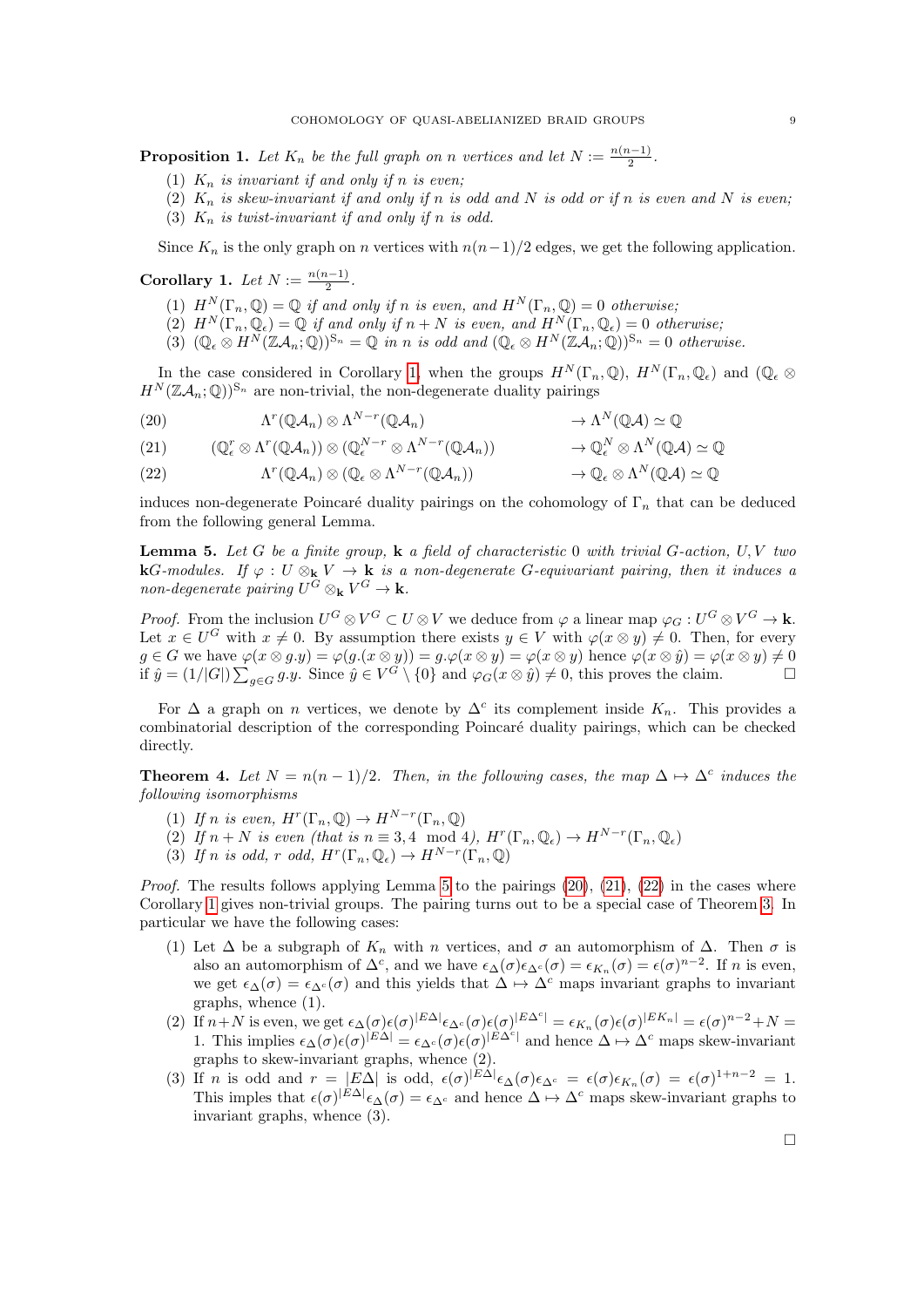|                            |  | ച        | 3        | 4 | $5^{\circ}$    | 6              | −  | 8  | 9   | 10  |      | 12   | 13   | 14       | 15    | 16    | $\overline{7}$ |
|----------------------------|--|----------|----------|---|----------------|----------------|----|----|-----|-----|------|------|------|----------|-------|-------|----------------|
| $\Gamma_4$                 |  | $\theta$ | $\theta$ |   |                |                |    |    |     |     |      |      |      |          |       |       |                |
| $\Gamma_5$                 |  | $\theta$ | 0        |   | 4              | 4              |    | 0  |     | 0   |      |      |      |          |       |       |                |
| г<br>16                    |  | $\theta$ |          |   | 6              | 10             | 9  | 9  | 10  | 6   |      | 0    |      |          |       |       |                |
| $\Gamma_7$<br>$\mathbf{L}$ |  | $\theta$ |          |   | $\overline{7}$ | Тp             | 20 | 37 | 72  | 88  | 71   | 48   | 35   | 32       | 22    | 6     |                |
| $\Gamma_8$                 |  | $\theta$ |          |   | $\overline{ }$ | $\overline{ }$ | 28 | 67 | 182 | 364 | 566  | 767  | 936  | $1006\,$ | 936   | 767   | $\cdots$       |
| $\Gamma_9$                 |  | $\theta$ |          |   | $\overline{ }$ | −              | 30 | 84 | 278 | 738 | 1673 | 3499 | 6619 | 10855    | 15464 | 19862 | $\cdots$       |

<span id="page-9-1"></span>TABLE 1. First Betti numbers for  $\Gamma_n$ 

| $\Gamma_3$ $t+1$                                                                                                    |
|---------------------------------------------------------------------------------------------------------------------|
| $\Gamma_4$ $(t+1)^2(t^4-t^3+t^2-t+1)$                                                                               |
| $\Gamma_5$ $(t+1)^2(t^5+2t^4-t^3+t^2-t+1)$                                                                          |
| $\Gamma_6 \quad (t+1)^3(t^{12}-2t^{11}+3t^{10}-4t^9+6t^8-3t^7+5t^6-3t^5+6t^4-4t^3+3t^2-2t+1)$                       |
| $\Gamma_7$ $(t+1)^3(6t^{13}+4t^{12}+2t^{11}+11t^{10}+5t^9+21t^8-t^7+7t^6-2t^5+6t^4-4t^3+3t^2-2t+1)$                 |
| $\Gamma_8$ $(t+1)^4(t^{24}-3t^{23}+6t^{22}-10t^{21}+\cdots+16t^4-10t^3+6t^2-3t+1)$                                  |
| $\Gamma_8$ $(t+1)^4(t^{24}-3t^{23}+6t^{22}-10t^{21}+16t^{20}-18t^{19}+27t^{18}-26t^{17}+65t^{16}-12t^{15}+99t^{14}$ |
| $+8t^{13} + 124t^{12} + \cdots + 16t^4 - 10t^3 + 6t^2 - 3t + 1$                                                     |

<span id="page-9-2"></span>TABLE 2. Factorized Poincaré polynomials for  $\Gamma_n$ 

**Remark 6.** We notice that, accorting to part (3) of Theorem 4, a natural non-trivial stabilization map for a skew-invariant graph  $\Delta \subset K_n$  with n odd and with  $r = E\Delta$  odd, is given by embedding  $\Delta$  as a subgraph of  $K_{n+2}$  and then adding all possible edges  $(i, j)$  with  $i \in \{1, ..., n\}$  and  $j \in$  ${n+1, n+2}.$ 

<span id="page-9-0"></span>2.7. Representation-theoretic description. Let us assume  $n \geq 4$ . As a representation of  $S_n$ ,  $\mathbb{Q}A_n$  can be decomposed into irreducibles as  $[n-2,2]+[n-1,1]+[n]$ . We have

$$
H^r(\mathbb{Z}A_n, \mathbb{Q}) \simeq \bigwedge^r \mathbb{Q}A_n \simeq \bigwedge^r \left( [n-2, 2] + [n-1, 1] + [n] \right) \simeq \bigoplus_{a+b+c=r} \bigwedge^a [n-2, 2] \otimes \bigwedge^b [n-1, 1] \otimes \bigwedge^c [n]
$$

Since 
$$
\bigwedge^{\bullet}[n] = \bigwedge^{\bullet} \mathbb{Q} = \bigwedge^0 \mathbb{Q} + \bigwedge^1 \mathbb{Q}
$$
 and  $\bigwedge^p[n-1,1] = [n-p,1^p]$  this yields  
\n
$$
H^r(\mathbb{Z}A_n, \mathbb{Q}) \simeq \left(\bigoplus_{p+q=r} [n-p, p] \otimes \bigwedge^q[n-2,2]\right) \oplus \left(\bigoplus_{p+q=r-1} [n-p, p] \otimes \bigwedge^q[n-2,2]\right)
$$

with the convention  $[n-p, p] = 0$  if  $p \ge n$  or  $p < 0$ . In particular

$$
\dim H^{r}(\mathbb{Z}A_{n},\mathbb{Q})^{S_{n}} = \left(\sum_{p+q=r} \left\langle [n-p,p], \bigwedge^{q}[n-2,2] \right\rangle \right) \oplus \left(\sum_{p+q=r-1} \left\langle [n-p,p], \bigwedge^{q}[n-2,2] \right\rangle \right)
$$

where  $\langle \lambda, \mu \rangle$  denotes the scalar product of characters for  $\mathbf{S}_n$ .

This provides a reasonably fast algorithm to compute the first Betti numbers (see table 1), and the first terms of the Poincaré series for  $\Gamma_{\infty}$ .

**Theorem 5.** The Poincaré series for  $\Gamma_{\infty}$  starts with

 $1 + t + t<sup>4</sup> + 7t<sup>5</sup> + 17t<sup>6</sup> + 30t<sup>7</sup> + 88t<sup>8</sup> + 335t<sup>9</sup> + 1143t<sup>10</sup> + 3866t<sup>11</sup>$ 

$$
\cdots + 14289t^{12} + 56557t^{13} + 231012t^{14} + 971537t^{15} + 4238570t^{16} + \dots
$$

One also observes the existence of a factor  $(1 + t)^m$  of the Poincaré polynomial for small n, in Table 2. For  $n = 9, 10$ , the value of m is 4, 5.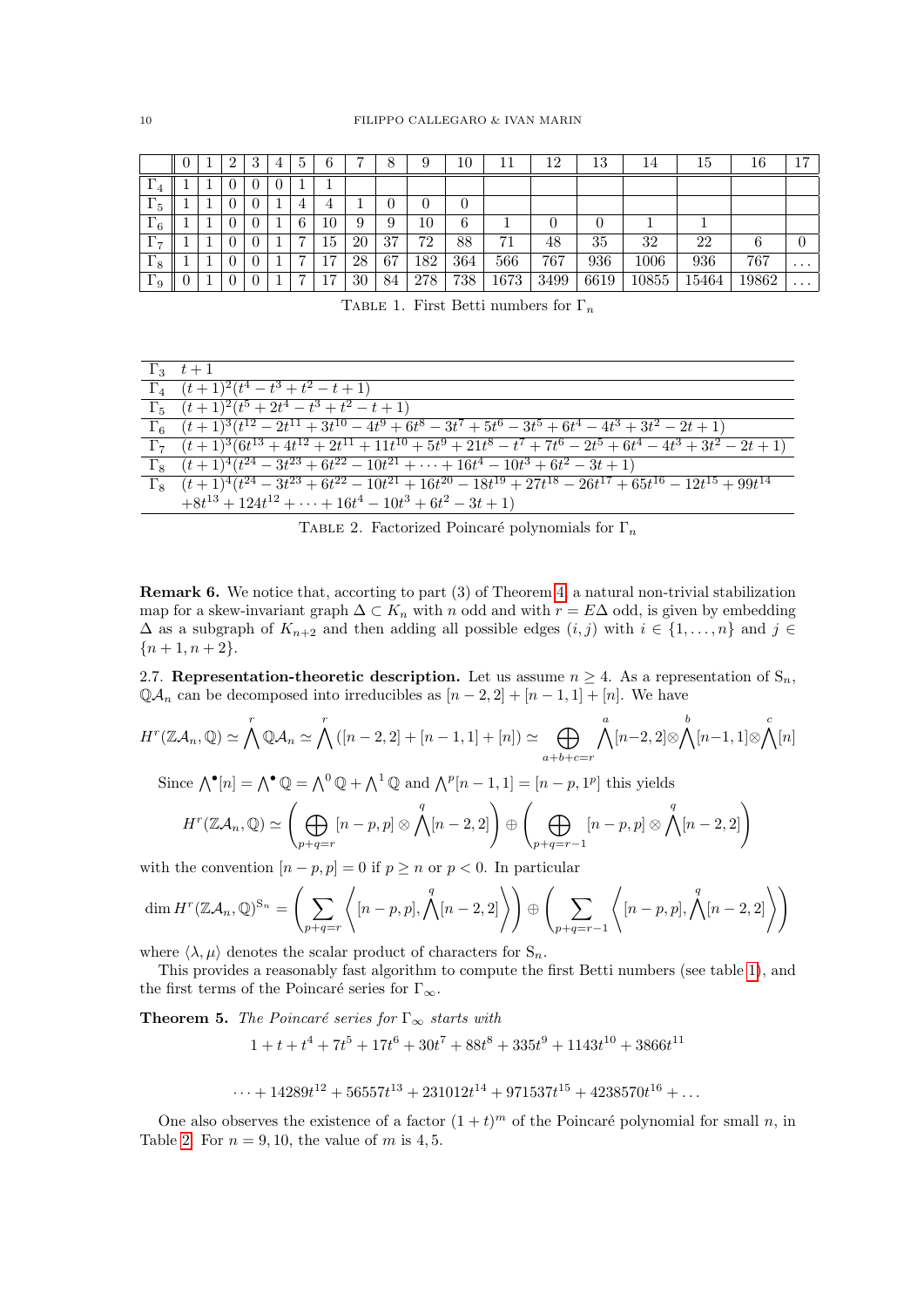| $H^r$<br>$\mathbb{Q}_{\epsilon}$<br>n,<br><b>T</b> | $\theta$ |                | 2 | 3 | 4        | 5 | 6           |    |    |              | 10  |      | 12   | 13   | 14    | 15    | 16    | 17       |
|----------------------------------------------------|----------|----------------|---|---|----------|---|-------------|----|----|--------------|-----|------|------|------|-------|-------|-------|----------|
| $\pm$ 4                                            |          | $\theta$       |   | 2 | $\theta$ |   |             |    |    |              |     |      |      |      |       |       |       |          |
| 15                                                 |          | $\theta$       |   |   |          |   | $\mathbf 4$ |    |    |              |     |      |      |      |       |       |       |          |
| г<br>16                                            |          | $\theta$       |   |   |          | 9 | 10          | 6  | Q  | $10^{\circ}$ | 6   | ച    |      | 0    |       |       |       |          |
| г<br>17                                            |          | $\theta$       |   |   |          | 6 | 15          | 32 | 37 | 48           | 88  | 88   | 48   | 37   | 32    | 15    |       |          |
| 18                                                 |          | $\theta$       |   |   |          |   | −<br>Tί     | 53 | 67 | $160\,$      | 364 | 551  | 767  | 955  | 1006  | 955   | 767   | $\cdots$ |
| $\Gamma_9$                                         | $\theta$ | $\overline{0}$ |   |   |          |   | −           | 34 | 84 | 327          | 738 | 1637 | 3499 | 6559 | 10855 | 15282 | 19862 | $\cdots$ |

<span id="page-10-1"></span>TABLE 3. First skew Betti numbers for  $\Gamma_n$ 

| $\mathbb{Q}_{\epsilon}$ | 1        | 3              | 5        | 7              | 9        | 11       | 13       | 15       | 17             | 19             | 21             | 23             | 25       | 27       | 29       | 31       | 33       | 35             |
|-------------------------|----------|----------------|----------|----------------|----------|----------|----------|----------|----------------|----------------|----------------|----------------|----------|----------|----------|----------|----------|----------------|
| $\Gamma_4$              | $\theta$ | $\overline{2}$ | $\theta$ | $\theta$       | $\theta$ | $\theta$ | $\Omega$ | $\Omega$ | $\theta$       | $\theta$       | $\overline{0}$ | $\theta$       | $\Omega$ | 0        | $\Omega$ | $\Omega$ | $\Omega$ | $\theta$       |
| $\Gamma_5$              |          |                | 4        | $\overline{0}$ |          | $\theta$ | $\theta$ | $\theta$ | $\theta$       | $\theta$       | 0              | $\theta$       | $\Omega$ | 0        | $\Omega$ | $\Omega$ | 0        | 0              |
| $\Gamma_6$              | $\Omega$ | $\overline{0}$ | 9        | 6              | 10       | 3        | $\theta$ | $\Omega$ | $\overline{0}$ | $\theta$       | $\overline{0}$ | $\theta$       | $\Omega$ | 0        | $\Omega$ | $\Omega$ | $\Omega$ | $\theta$       |
| $\Gamma_7$              | U        | 0              | 6        | 32             | 48       | 88       | 37       | 15       |                | $\overline{0}$ | T              | $\overline{0}$ | $\theta$ | 0        | $\theta$ | $\Omega$ | 0        | $\overline{0}$ |
| $\Gamma_8$              | $\Omega$ | 0              | 1        | 53             | 160      | 551      | 955      | 955      | 551            | 160            | 53             |                | $\Omega$ | 0        | $\Omega$ | $\Omega$ | $\Omega$ | $\theta$       |
| $\Gamma_9$              |          | 0              | $\theta$ | 34             | 327      | 1637     | 6559     | 15282    | 24285          | 23572          | 15464          | 6619           | 1673     | 278      | 30       |          | 0        |                |
|                         |          |                |          |                |          |          |          |          |                |                |                |                |          |          |          |          |          |                |
| $\mathbb Q$             |          | 3              | 5        | 7              | 9        | 11       | 13       | 15       | 17             | 19             | 21             | 23             | 25       | 27       | 29       | 31       | 33       | 35             |
| $\Gamma_4$              |          | 0              |          | 0              | $\theta$ | $\Omega$ | $\theta$ | $\Omega$ | $\theta$       | $\theta$       | $\theta$       | $\theta$       | $\theta$ | $\theta$ | $\Omega$ | $\Omega$ | $\Omega$ | $\Omega$       |
| $\Gamma_5$              |          | 0              | 4        | Ι.             | $\Omega$ | $\Omega$ | $\Omega$ | $\theta$ | $\theta$       | $\theta$       | $\theta$       | $\theta$       | $\theta$ | $\theta$ | $\theta$ | $\Omega$ | $\Omega$ | $\Omega$       |
| $\Gamma_6$              |          | $\theta$       | 6        | 9              | 10       |          | $\Omega$ | 1        | $\theta$       | $\theta$       | $\overline{0}$ | $\theta$       | $\theta$ | $\theta$ | $\theta$ | $\Omega$ | $\Omega$ | $\Omega$       |
| $\Gamma_7$              |          | $\theta$       | 7        | 20             | 72       | 71       | 35       | 22       | $\theta$       | $\theta$       | 0              | $\theta$       | $\theta$ | $\theta$ | $\Omega$ | $\Omega$ | $\Omega$ | $\Omega$       |
| $\Gamma_8$              |          | $\theta$       | 7        | 28             | 182      | 566      | 936      | 936      | 566            | 182            | 28             | 7              | $\theta$ |          | $\Omega$ | $\Omega$ | $\Omega$ | $\Omega$       |
| $\Gamma_9$              |          | $\theta$       | 7        | 30             | 278      | 1673     | 6619     | 15464    | 23572          | 24285          | 15282          | 6559           | 1637     | 327      | 34       | $\Omega$ | $\Omega$ | $\Omega$       |

TABLE 4. First (skew) Betti numbers for  $\Gamma_n$ , odd degrees

From  $H^r(\mathbb{Z}\mathcal{A}_n,\mathbb{Q}_\epsilon)\simeq \mathbb{Q}_\epsilon^{\otimes r} \otimes H^r(\mathbb{Z}\mathcal{A}_n,\mathbb{Q})$  one gets that  $\dim H^{2r}(\mathbb{Z}\mathcal{A}_n,\mathbb{Q}_\epsilon)^{\mathbb{S}_n} = \dim H^{2r}(\mathbb{Z}\mathcal{A}_n,\mathbb{Q})^{\mathbb{S}_n}$ and

$$
\dim H^{2r+1}(\mathbb{Z}\mathcal{A}_n,\mathbb{Q}_{\epsilon})^{S_n} = \left(\sum_{p+q=2r+1} \left\langle \mathbb{Q}_{\epsilon} \otimes [n-p,p], \bigwedge^q [n-2,2] \right\rangle \right) \oplus \left(\sum_{p+q=2r} \left\langle \mathbb{Q}_{\epsilon} \otimes [n-p,p], \bigwedge^q [n-2,2] \right\rangle \right)
$$

and as before this enables us to compute the first skew Betti numbers (see table [3\)](#page-10-1). The vanishing of  $H^{2r+1}(\mathbb{Z}A_n,\mathbb{Q}_\epsilon)^{\mathbb{S}_n}$  for n large can also be deduced from this formula, as  $[n-2,2]$  is a constituent of  $U^{\otimes 2}$  where U is the permutation representation  $S_n < GL_n(\mathbb{Q})$ , hence any constituent of  $\bigwedge^q [n-\mathbb{Q}]$ 2, 2] ⊂ [n − 2, 2]<sup>⊗q</sup> is a constituent of  $U^{\otimes 2q} = (\text{Ind}_{S_{n-1}}^{S_n} \mathbb{1})^{\otimes 2q}$ , and the Young diagram of such a constituent has, by Young's rule, at most 2q rows. Since  $\mathbb{Q}_{\epsilon} \otimes [n-p, p]$  has  $n-p$  rows, this cohomology group can be nonzero only if  $n \leq p + 2q$  whenever  $p + q \in \{2r, 2r + 1\}.$ 

<span id="page-10-0"></span>2.8. Low-dimensional cohomology. With trivial coefficients, natural bases (up to a sign for each basis vector) are thus given, for  $H^1$  by the only simple graph with 1 edge, for  $H^4$  by the linear graph on 5 vertices and for  $H^5$  by the following 7 graphs



As an example of the cup-product formula, we get the following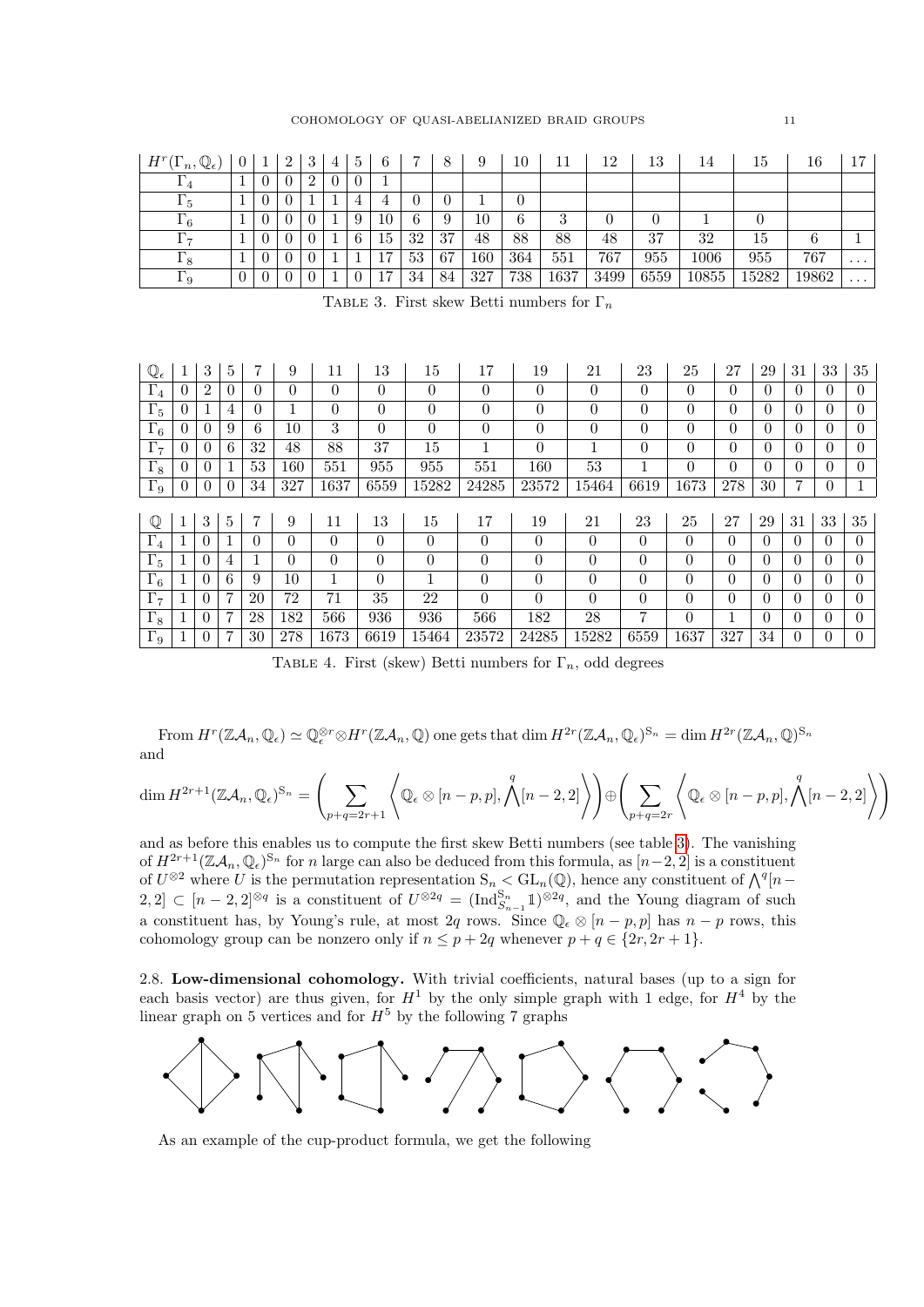

<span id="page-11-2"></span>TABLE 5. Bases for  $H^5(\Gamma_n, \mathbb{Q}_\epsilon)$ 



We recall that the coefficients in the formula above are defined up to a sign, that can be determined according to the choice of the representative of each isomorphism class of graphs as subgraph of the full graph as in Section [2.3.](#page-1-3) In the following formula we explicitly choose the representatives providing an ordering of the vertices of the graphs by means of the labeling and we compute the sign of the coefficients accordingly.



With skew coefficients, a basis for  $H^3(\Gamma_4, \mathbb{Q}_\epsilon)$  is given by the following two graphs, the pink one on 4 vertices surviving inside  $H^3(\Gamma_5, \mathbb{Q}_\epsilon)$  and providing a basis there.



Bases for  $H^5(\Gamma_n, \mathbb{Q}_\epsilon)$  are provided in Table [5,](#page-11-2) with similar color conventions.

## 3. Generalized braid groups

<span id="page-11-1"></span><span id="page-11-0"></span>3.1. General setting. Let  $W < GL_{\ell}(\mathbb{C})$  be a complex reflection group, A the corresponding hyperplane arrangement. The pure braid group is  $P = \pi_1(X)$  with  $X = \mathbb{C}^{\ell} \setminus \bigcup \mathcal{A}$ . The Hurewicz identification  $P^{ab} \simeq H_1(X,\mathbb{Z})$  induces a W-equivariant isomorphism  $P^{ab} \simeq \mathbb{Z}A$ , where  $\mathbb{Z}A$  denotes the free  $\mathbb{Z}$ -module on  $\mathcal A$  endowed with the permutation  $\mathbb{Z}W$ -module structure arising from the natural action of  $W$  on  $A$ .

Let  $B = \pi_1(X/W)$ , and  $\Gamma = B/[P, P]$ . If W is not irreducible,  $\Gamma$  will be the direct product of the quasi-abelianized braid group associated to its irreducible factors. Therefore, we can assume without loss of generality in the sequel that  $W$  is irreducible. From the previous considerations we get a short sequence  $1 \to \mathbb{Z} \mathcal{A} \to \Gamma \to W \to 1$ , and from the Lyndon-Hochschild-Serre spectral sequence one gets  $H^{\bullet}(\Gamma,\mathbb{Q}) = H^{\bullet}(\mathbb{Z}A,\mathbb{Q})^W \simeq \Lambda^{\bullet}(\mathbb{Q}A)^W$ . This provides a way to compute explicitely the Poincaré polynomial for  $\Gamma$  in each of the exceptional cases. We tabulate them in Tables [6](#page-12-1) to [10.](#page-16-0) When there are dots inside the description of the Poincaré polynomial, this implies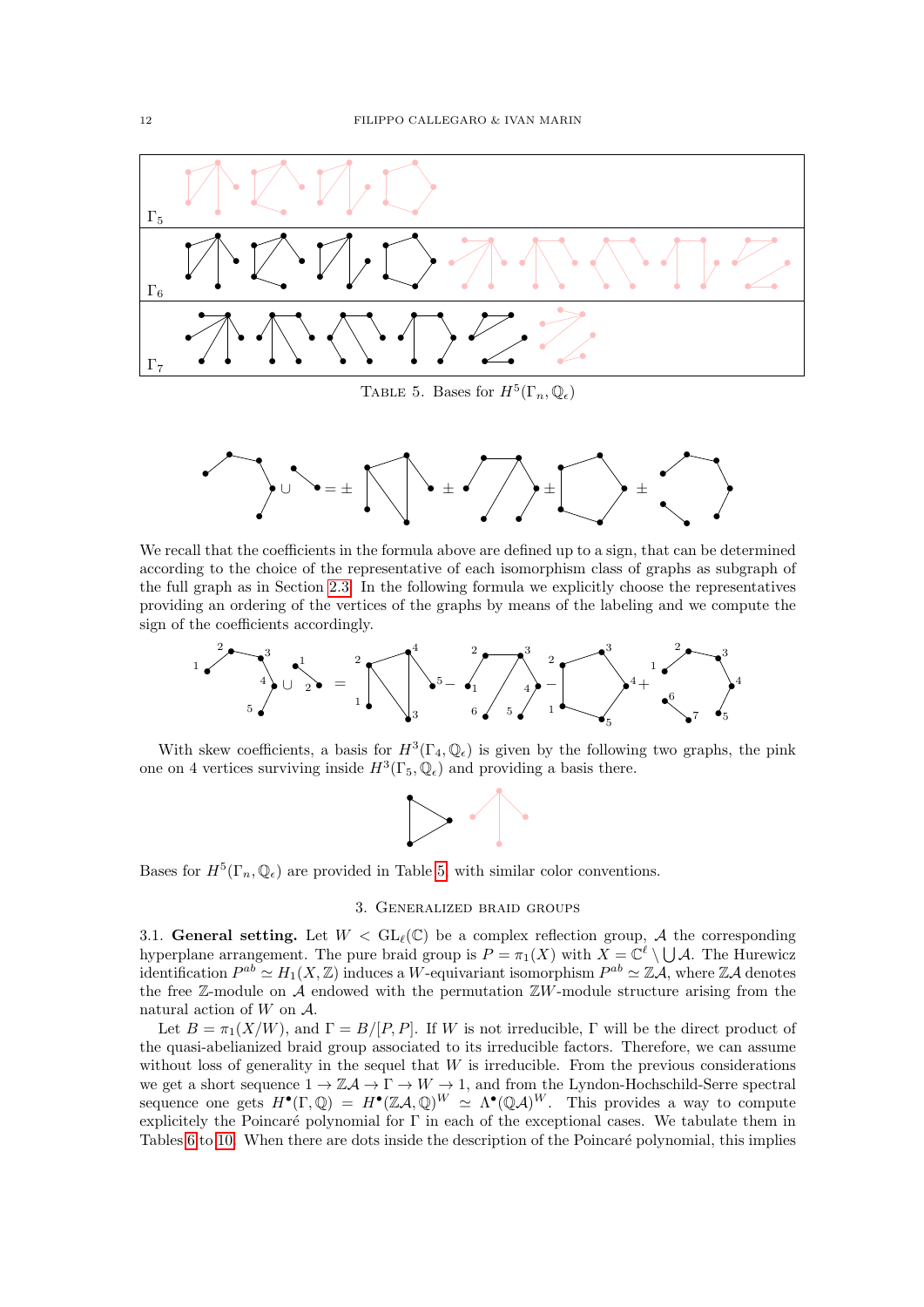| $G_4$    | $1+t^1+t^3+t^4$                                                                                       |
|----------|-------------------------------------------------------------------------------------------------------|
| $G_5$    | $1+2t^1+2t^2+6t^3+10t^4+6t^5+2t^6+2t^7+t^8$                                                           |
| $G_6$    | $1+2t^1+3t^2+10t^3+20t^4+24t^5+20t^6+10t^7+3t^8+2t^9+t^{10}$                                          |
| $G_7$    | $1+3t^1+7t^2+30t^3+91t^4+177t^5+253t^6+284t^7+253t^8+\cdots+t^{14}$                                   |
| $G_8$    | $1+t^1+t^3+t^4$                                                                                       |
| $G_{9}$  | $1+2t^1+4t^2+30t^3+134t^4+376t^5+767t^6+1284t^7+1830t^8+2088t^9+1830t^{10}$                           |
|          | $+\cdots+t^{18}$                                                                                      |
| $G_{10}$ | $1+2t^1+2t^2+15t^3+50t^4+87t^5+117t^6+142t^7+136t^8+90t^9+41t^{10}$                                   |
|          | $+15t^{11} + 5t^{12} + t^{13}$                                                                        |
| $G_{11}$ | $1+3t^1+10t^2+102t^3+647t^4+2790t^5+9543t^6+27262t^7+65211t^8+130587t^9$                              |
|          | $+221252t^{10}+321348t^{11}+402472t^{12}+434088t^{13}+402472t^{14}+\cdots+t^{26}$                     |
| $G_{12}$ | $1+t^1+t^2+8t^3+23t^4+38t^5+38t^6+28t^7+22t^8+13t^9+3t^{10}$                                          |
| $G_{13}$ | $1+2t^1+4t^2+30t^3+134t^4+376t^5+767t^6+1284t^7+1830t^8+2088t^9+1830t^{10}$                           |
|          | $+1284t^{11} + \cdots + t^{18}$                                                                       |
| $G_{14}$ | $1+2t^1+5t^2+45t^3+217t^4+666t^5+1593t^6+3198t^7+5293t^8+7068t^9+7680t^{10}$                          |
|          | $+6942 t^{11}+5267 t^{12}+3282 t^{13}+1617 t^{14}+630 t^{15}+206 t^{16}+54 t^{17}+9 t^{18}+t^{19} \\$ |
| $G_{15}$ | $1+3t^1+10t^2+102t^3+647t^4+2790t^5+9543t^6+27262t^7+65211t^8+130587t^9$                              |
|          | $+221252t^{10} + 321348t^{11} + 402472t^{12} + 434088t^{13} + 402472t^{14} + \cdots + t^{26}$         |
| $G_{16}$ | $1 + t1 + 5t3 + 12t4 + 14t5 + 14t6 + 14t7 + 12t8 + 5t9 + t11 + t12$                                   |

<span id="page-12-1"></span>TABLE 6. Poincaré polynomial of  $\Gamma$  (1)

this is a reciprocal polynomial, so we need to provide only half of the coefficients. The reason why this reciprocity (often) happens is explained in the next section.

Another general fact is the following.

**Proposition 2.** The Poincaré polynomial of  $\Gamma$  admits  $(1+t)^{|\mathcal{A}/W|}$  as a factor.

*Proof.* Let  $\mathcal{A} = \mathcal{A}_1 \sqcup \cdots \sqcup \mathcal{A}_r$  be the decomposition of  $\mathcal{A}$  in W-orbits, with  $r = |\mathcal{A}/W|$ . For each  $i \in [1, r]$  the sum of the hyperplanes inside  $A_i$  spans a W-invariant submodule  $\mathbb{Z} \hookrightarrow \mathbb{Z} A_i$ . Considering the short exact sequence  $0 \to \mathbb{Z} \to \mathbb{Z} \mathcal{A}_i \to \mathbb{Z} \mathcal{A}_i/\mathbb{Z} \to 0$ , by injectivity of  $\mathbb{Q}$  as a Z-module we can apply the functor  $H^1(\bullet, \mathbb{Q}) = \text{Hom}(\bullet, \mathbb{Q})$  to it and get a short exact sequence of  $\mathbb{Q}W$ -modules  $0 \to H^1(\mathbb{Z}A_i/\mathbb{Z},\mathbb{Q}) \to H^1(\mathbb{Z}A_i,\mathbb{Q}) \to H^1(\mathbb{Z},\mathbb{Q}) \to 0$ . By semisimplicity of  $\mathbb{Q}W$  this provides a direct sum decomposition as  $\mathbb{Q}W$ -modules of the form  $H^1(\mathbb{Z}\mathcal{A}_i,\mathbb{Q})\simeq M_i\oplus H^1(\mathbb{Z},\mathbb{Q})$ for some QW-module  $M_i$ . Then, by Künneth formula  $H^{\bullet}(\mathbb{Z}A,\mathbb{Q})$  is isomorphic to  $H^{\bullet}(\mathbb{Z},\mathbb{Q})^{\otimes r}$  $\Lambda^{\bullet}(M_1) \otimes \cdots \otimes \Lambda^{\bullet}(M_r)$  whence

$$
H^\bullet(\Gamma,\mathbb{Q})\simeq H^\bullet(\mathbb{Z},\mathbb{Q})^{\otimes r}\otimes \left(\Lambda^\bullet(M_1)\otimes \cdots \otimes \Lambda^\bullet(M_r)\right)^W
$$

which proves the claim, as  $1 + t$  is the Poincaré polynomial of  $H^{\bullet}(\mathbb{Z}, \mathbb{Q})$ .

As in the case of  $W = \mathfrak{S}_n$ , it is actually quite often the case that the Poincaré polynomial is divisible by a higher power of  $1+t$  but, as the quotient polynomial has then negative coefficients, we do not expect any topological reason for this.

<span id="page-12-0"></span>3.2. The W-module  $H^N(\mathbb{Z}A,\mathbb{Q})$ . We set  $N = |\mathcal{A}|$ . We have  $H^N(\Gamma,\mathbb{Q}) \simeq H^N(\mathbb{Z}A,\mathbb{Q})^W \simeq$  $\Lambda^N(\mathbb{Q}A)^W$ , and  $H^N(\mathbb{Z}A,\mathbb{Q})\simeq \Lambda^N(\mathbb{Q}A)$  as a W-module. The W-module structure on the 1dimensional vector space  $\Lambda^N(\mathbb{Q}A)$  is given by the determinant of the permutation representation  $\mathbb{Q}A$ , that is the sign of the permutation action of W on A. Since this abelian representation factorizes through  $W^{ab}$ , it is sufficient to determine it on a collection of representatives of the conjugacy classes of reflections.

A uniform description of this module, for instance involving the invariant/coinvariant theory of complex reflection groups, is missing for now. Therefore we explore it by direct computation in each case. Using the computer package CHEVIE (see [8]) one checks the following, which refers to the Shephard-Todd classification of irreducible complex reflection groups.

 $\Box$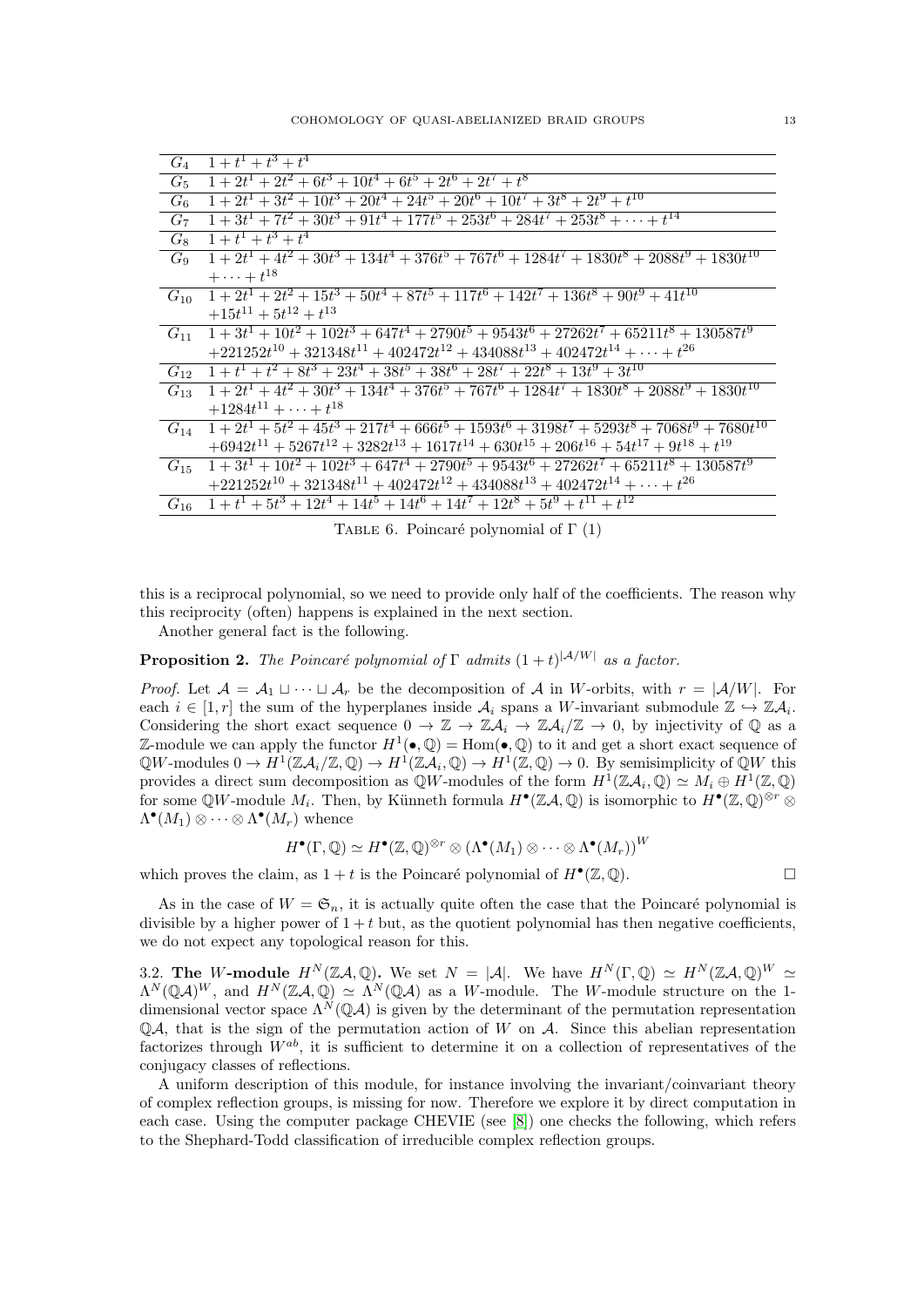|          | $G_{17}$ $1+2t^1+10t^2+186t^3+1908t^4+14276t^5+87229t^6+449072t^7+1968096t^8+7434074t^9$            |
|----------|-----------------------------------------------------------------------------------------------------|
|          | $+24521396t^{10} + 71334960t^{11} + 184308107t^{12} + 425331568t^{13} + 880994128t^{14}$            |
|          | $+1644502390t^{15}+2775174184t^{16}+4244428460t^{17}+5894942521t^{18}+7446171200t^{19}$             |
|          | $+8563197684t^{20} + 8971058152t^{21} + 8563197684t^{22} + \cdots + t^{42}$                         |
| $G_{18}$ | $1+2t^1+5t^2+86t^3+636t^4+3362t^5+14983t^6+56130t^7+175775t^8+467520t^9$                            |
|          | $+1074198t^{10} + 2150460t^{11} + 3765292t^{12} + 5789700t^{13} + 7854470t^{14} + 9428804t^{15}$    |
|          | $+10021408t^{16} + 9428804t^{17} + \cdots + t^{32}$                                                 |
| $G_{19}$ | $1+3t^1+25t^2+622t^3+9412t^4+108079t^5+1023742t^6+8194704t^7$                                       |
|          | $+56357542t^8 + 338123937t^9 + 1791954240t^{10} + 8471117898t^{11}$                                 |
|          | $+36002666511t^{12}+138471654165t^{13}+484649380275t^{14}+1550878152688t^{15}$                      |
|          | $+4555708512956t^{16} + 12327211591453t^{17} + 30818019548700t^{18}$                                |
|          | $+71368043007570t^{19} + 153441311738490t^{20} + 306882630630555t^{21}$                             |
|          | $+571917595672410t^{22} + 994639280131500t^{23}$                                                    |
|          | $+1616288882564850t^{24} + 2456759132656605t^{25} + 3496157157304842t^{26}$                         |
|          | $+4661542827614878t^27+5826928615825804t^28+6831571545737539t^29$                                   |
|          | $+7514728617905480t^{30} + 7757139143486168t^{31}$                                                  |
|          | $+7514728617905480t^{32} + \cdots + t^{62}$                                                         |
| $G_{20}$ | $1 + t1 + t2 + 21t3 + 96t4 + 262t5 + 621t6 + 1302t7 + 2157t8 + 2806t9 + 3032t10 + 2806t11$          |
|          | $+2157t^{12} + 1302t^{13} + 621t^{14} + 262t^{15} + 96t^{16} + 21t^{17} + t^{18} + t^{19} + t^{20}$ |
| $G_{21}$ | $1 + 2t1 + 15t2 + 320t3 + 3912t4 + 35460t5 + 264448t6 + 1663808t7 + 8950168t8$                      |
|          | $+41762728t^9+171197058t^{10}+622541248t^{11}+2023351148t^{12}+5914410488t^{13}$                    |
|          | $+15630708668t^{14}+37513654704t^{15}+82061595180t^{16}+164123359044t^{17}$                         |
|          | $+300892007724t^{18} + 506765074640t^{19} + 785487036924t^{20} + 1122125085488t^{21}$               |
|          | $+1479163461648t^{22} + 1800719645168t^{23} + 2025811056898t^{24}$                                  |
|          | $+2106844801388t^{25} + 2025811056898t^{26} + \cdots + t^{50}$                                      |
| $G_{22}$ | $1 + t1 + 4t2 + 64t3 + 476t4 + 2423t5 + 9843t6 + 33748t7 + 97708t8 + 238993t9$                      |
|          | $+500506t^{10} + 909454t^{11} + 1441874t^{12} + 1997499t^{13} + 2423604t^{14}$                      |
|          | $+2583668t^{15}+2423604t^{16}+\cdots+t^{30}$                                                        |
|          |                                                                                                     |

TABLE 7. Poincaré polynomial of  $\Gamma$  (2)

<span id="page-13-0"></span>**Proposition 3.** If W is an irreducible reflection group of exceptional type, then the action of W on  $H^N(\mathbb{Z}A,\mathbb{Q})$  is trivial except in the following cases  $G_8, G_{10}, G_{12}, G_{14}, G_{28} = F_4, G_{29}$ .

It then follows from Lemma 5 that we have a Poincaré duality in most of the cases, as can be observed in the tables. Let  $\eta(w)$  denote the sign of the permutation action of w on the set of reflecting hyperplanes and  $\mathbb{Q}_\eta$  the corresponding QW-module. We have  $H^N(\mathbb{Z}A,\mathbb{Q})\simeq \mathbb{Q}_\eta$ , hence  $H^r(\Gamma,\mathbb{Q}_n) \simeq H^{N-r}(\Gamma,\mathbb{Q})$  whenever r odd and N is even, which is the case for the exceptions of Proposition 3. In these cases,  $\eta$  maps every distinguished reflection of odd order to 1 and every one of even order to  $-1$ .

It is also possible to develop 'partial' Poincaré duality when the action of  $W$  on  $A$  has several orbits. When W is an irreducible reflection group, its action on  $A$  has at most 3 orbits, and in rank at least 3 it has at most 2, so let us write  $A = A_1 \sqcup \cdots \sqcup A_s$  with  $s \leq 3$ , and denote  $\eta_i: W \to GL_1(\mathbb{Q}) \simeq GL(\Lambda^{N_i} \mathbb{Q} A_i)$  with  $N_i = |\mathcal{A}_i|$  the corresponding character, with associated  $\mathbb{Q}S_n$ -module  $\mathbb{Q}_{\eta_i}$ . We can write  $H^r(\mathbb{Z}\mathcal{A},\mathbb{Q}) = \Lambda^r(\mathbb{Q}\mathcal{A}) = \bigoplus_{i_1+\cdots+i_s=r} \Lambda^{i_1}(\mathbb{Q}\mathcal{A}_1) \otimes \cdots \otimes \Lambda^{i_s}(\mathbb{Q}\mathcal{A}_s)$ .<br>Denoting  $H^{i_1,\ldots,i_s} = \Lambda^{i_1}(\mathbb{Q}\mathcal{A}_1) \otimes \cdots \otimes \Lambda^{i_s}(\mathbb{Q}\mathcal{A}_s)$ , isomorphism

$$
\begin{array}{rcl} H^{i_1,...,i_k,...,i_s}&=&\Lambda^{i_1}(\mathbb Q\mathcal A_1)\otimes\cdots\otimes\Lambda^{i_k}(\mathbb Q\mathcal A_k)\otimes\cdots\otimes\Lambda^{i_s}(\mathbb Q\mathcal A_s)\\&\simeq&\Lambda^{i_1}(\mathbb Q\mathcal A_1)\otimes\cdots\otimes(\Lambda^{N_k-i_k}(\mathbb Q\mathcal A_k))^*\otimes\cdots\otimes\Lambda^{i_s}(\mathbb Q\mathcal A_s)\\&\simeq&\Lambda^{i_1}(\mathbb Q\mathcal A_1)\otimes\cdots\otimes(\Lambda^{N_k-i_k}(\mathbb Q\mathcal A_k)^*)\otimes\cdots\otimes\Lambda^{i_s}(\mathbb Q\mathcal A_s)\\&\simeq&\Lambda^{i_1}(\mathbb Q\mathcal A_1)\otimes\cdots\otimes\Lambda^{N_k-i_k}(\mathbb Q\mathcal A_k)\otimes\cdots\otimes\Lambda^{i_s}(\mathbb Q\mathcal A_s)\\&\simeq&H^{i_1,...,N_k-i_k,...,i_s}\end{array}
$$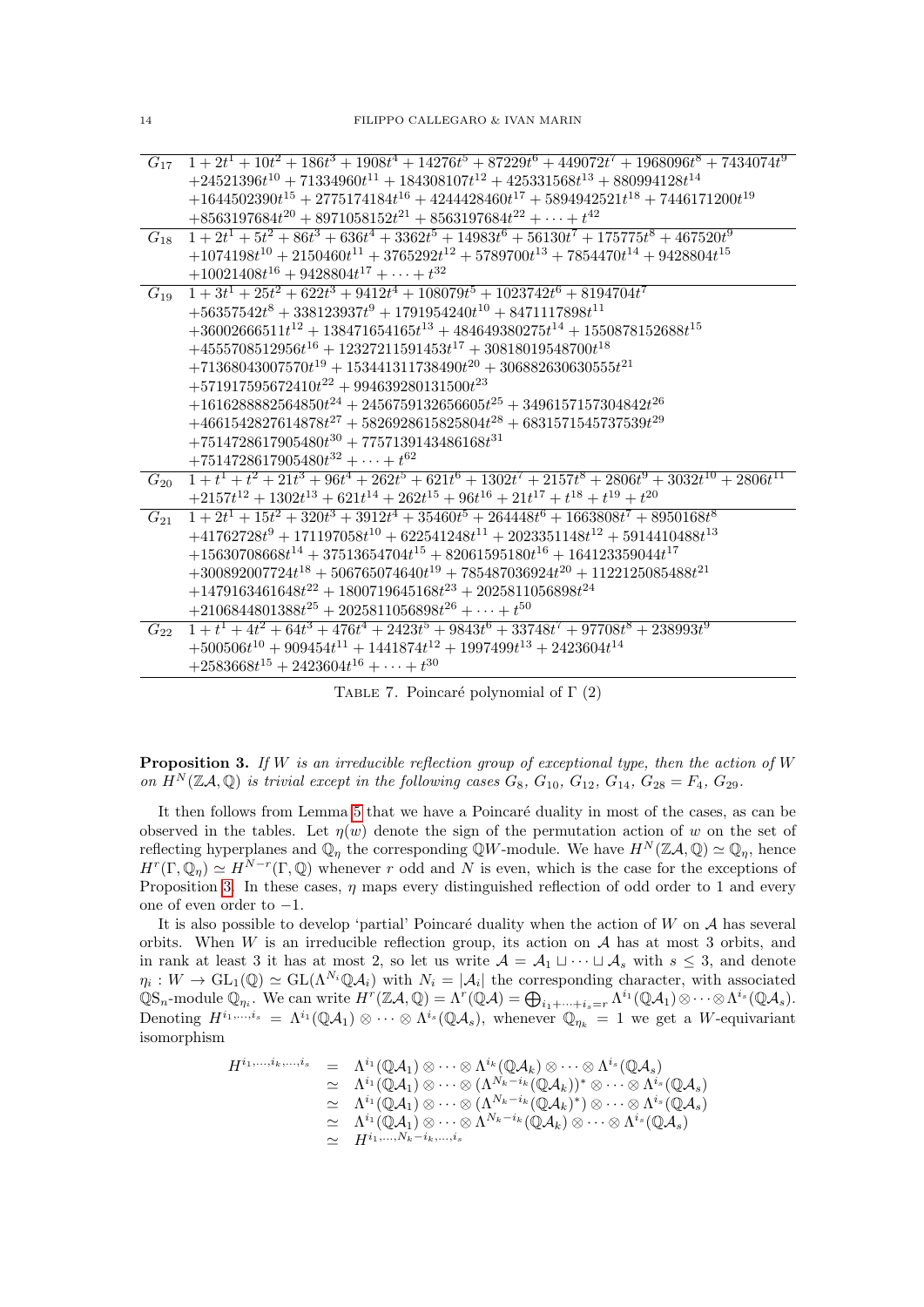| $G_{23}$ | $1 + t1 + t2 + 5t3 + 22t4 + 61t5 + 93t6 + 96t7 + 96t8 + 93t9 + \cdots + t15$                                                                                             |
|----------|--------------------------------------------------------------------------------------------------------------------------------------------------------------------------|
| $G_{24}$ | $1 + t1 + t2 + 6t3 + 29t4 + 128t5 + 355t6 + 694t7 + 1168t8 + 1739t9 + 2142t10$                                                                                           |
|          | $+2142t^{11} + 1739t^{12} + \cdots + t^{21}$                                                                                                                             |
| $G_{25}$ | $1 + t1 + 2t3 + 3t4 + 5t5 + 8t6 + 5t7 + 3t8 + 2t9 + t11 + t12$                                                                                                           |
| $G_{26}$ | $1+2t^1+2t^2+8t^3+31t^4+106t^5+277t^6+555t^7+951t^8+1389t^9+1670t^{10}$                                                                                                  |
|          | $+1670t^{11} + 1389t^{12} + \cdots + t^{21}$                                                                                                                             |
| $G_{27}$ | $1 + t1 + t2 + 31t3 + 411t4 + 3489t5 + 22736t6 + 125582t7 + 598067t8 + 2463301t9$                                                                                        |
|          | $+8865029t^{10} + 28192301t^{11} + 79877727t^{12} + 202800457t^{13} + 463560616t^{14}$                                                                                   |
|          | $+957963894t^{15} + 1796127602t^{16} + 3064066154t^{17} + 4766434844t^{18}$                                                                                              |
|          | $+6773270962t^{19} + 8805088666t^{20} + 10482299772t^{21} + 11435425556t^{22}$                                                                                           |
|          | $+11435425556t^{23} + 10482299772t^{24} + \cdots + t^{45}$                                                                                                               |
| $G_{28}$ | $1+2t^1+2t^2+4t^3+14t^4+64t^5+232t^6+626t^7+1329t^8+2308t^9+3370t^{10}$                                                                                                  |
|          | $+4240t^{11} + 4668t^{12} + 4442t^{13} + 3520t^{14} + 2264t^{15} + 1208t^{16}$                                                                                           |
|          | $+576t^{17} + 260t^{18} + 98t^{19} + 20t^{20}$                                                                                                                           |
| $G_{29}$ | $1 + t1 + 4t3 + 40t4 + 350t5 + 2060t6 + 9746t7 + 39959t8 + 142328t9 + 441562t10$                                                                                         |
|          | $+1204304t^{11} + 2910343t^{12} + 6267601t^{13} + 12085830t^{14} + 20949016t^{15}$                                                                                       |
|          | $+32736850t^{16} + 46219612t^{17} + 59053222t^{18} + 68369460t^{19} + 71790852t^{20}$                                                                                    |
|          | $+68383196t^{21} + 59059542t^{22} + 46211024t^{23} + 32728563t^{24} + 20951525t^{25}$                                                                                    |
|          | $+12091834t^{26} + 6268424t^{27} + 2907626t^{28} + 1203008t^{29} + 442248t^{30}$                                                                                         |
|          | $+143010t^{31} + 39957t^{32} + 9558t^{33} + 1998t^{34} + 372t^{35} + 57t^{36}$                                                                                           |
|          | $+5t^{37}$                                                                                                                                                               |
| $G_{30}$ | $1 + t1 + 5t3 + 74t4 + 771t5 + 6872t6 + 53477t7 + 356220t8 + 2055627t9 + 10468466t10$                                                                                    |
|          | $+47582221t^{11} + 194357924t^{12} + 717683124t^{13} + 2409187294t^{14}$                                                                                                 |
|          | $+7387893762t^{15} + 20778746068t^{16} + 53781125768t^{17} + 128476950008t^{18}$                                                                                         |
|          | $+283999914842t^{19} + 582199298729t^{20} + 1108953689280t^{21} + 1965874330196t^{22}$                                                                                   |
|          | $+3247963438620t^{23}+5007273674460t^{24}+7210476160546t^{25}+9706413965476t^{26}$                                                                                       |
|          | $+12222890689810t^{27} + 14405546870106t^{28} + 15895776460298t^{29}$                                                                                                    |
|          | $+16425637072516t^{30} + 15895776460298t^{31} + \cdots + t^{60}$                                                                                                         |
| $G_{31}$ | $1 + t1 + 5t3 + 49t4 + 476t5 + 4276t6 + 33492t7 + 222835t8 + 1284373t9 + 6541542t10$                                                                                     |
|          | $+29740777t^{11}+121480400t^{12}+448546734t^{13}+1505717800t^{14}+4617446330t^{15}$<br>$+12986790192t^{16} + 33613184414t^{17} + 80297915692t^{18} + 177499968070t^{19}$ |
|          | $+363874927936t^{20} + 693096056917t^{21} + 1228670832132t^{22} + 2029977118521t^{23}$                                                                                   |
|          | $+3129546983443t^{24} + 4506547671508t^{25} + 6066507514016t^{26} + 7639306616740t^{27}$                                                                                 |
|          | $+9003468218232t^{28}+9934860323578t^{29}+10266021686780t^{30}+9934860323578t^{31}$                                                                                      |
|          | $+9003468218232t^{32} + 7639306616740t^{33} + 6066507514016t^{34} + 4506547671508t^{35}$                                                                                 |
|          | $+3129546983443t^{36}+\cdots+t^{60}$                                                                                                                                     |
| $G_{32}$ | $1 + t1 + 2t3 + 8t4 + 34t5 + 156t6 + 757t7 + 3074t8 + 10633t9 + 32728t10 + 89486t11$                                                                                     |
|          | $+216246t^{12} + 464548t^{13} + 895038t^{14} + 1552859t^{15} + 2427296t^{16}$                                                                                            |
|          | $+3424118t^{17} + 4373170t^{18} + 5066138t^{19} + 5321718t^{20} + 5066138t^{21}$                                                                                         |
|          | $+\cdots+t^{40}$                                                                                                                                                         |
|          | $G_{33}$ $1 + t^{1} + t^{3} + 7t^{4} + 57t^{5} + 330t^{6} + 1744t^{7} + 8320t^{8} + 34358t^{9} + 123300t^{10} + 391292t^{11}$                                            |
|          | $+1109046t^{12} + 2817848t^{13} + 6440572t^{14} + 13304050t^{15} + 24941988t^{16} + 42557847t^{17}$                                                                      |
|          | $+66209744t^{18} + 94076221t^{19} + 122282437t^{20} + 145581450t^{21} + 158837210t^{22}$                                                                                 |
|          | $+158837210t^{23} + 145581450t^{24} + 122282437t^{25} + 94076221t^{26} + 66209744t^{27}$                                                                                 |
|          | $+42557847t^{28}+\cdots+t^{45}$                                                                                                                                          |

TABLE 8. Poincaré polynomial of  $\Gamma$  (3)

whence  $(H^{i_1,...,i_k,...,i_s})^W \simeq (H^{i_1,...,N_k-i_k,...,i_s})^W$ . These operations will have a combinatoric interpretation for the groups  $G(de, e, n)$ .

<span id="page-14-0"></span>3.3. **Groups**  $G(e, e, n)$ . Let us consider a reflection around some hyperplane  $z_i = \zeta z_j$  for  $i \neq j$ ,  $\zeta \in \mu_e$ . Then the non-fixed hyperplanes are the ones of the form  $z_a = \xi z_b$  for  $a \in \{i, j\}$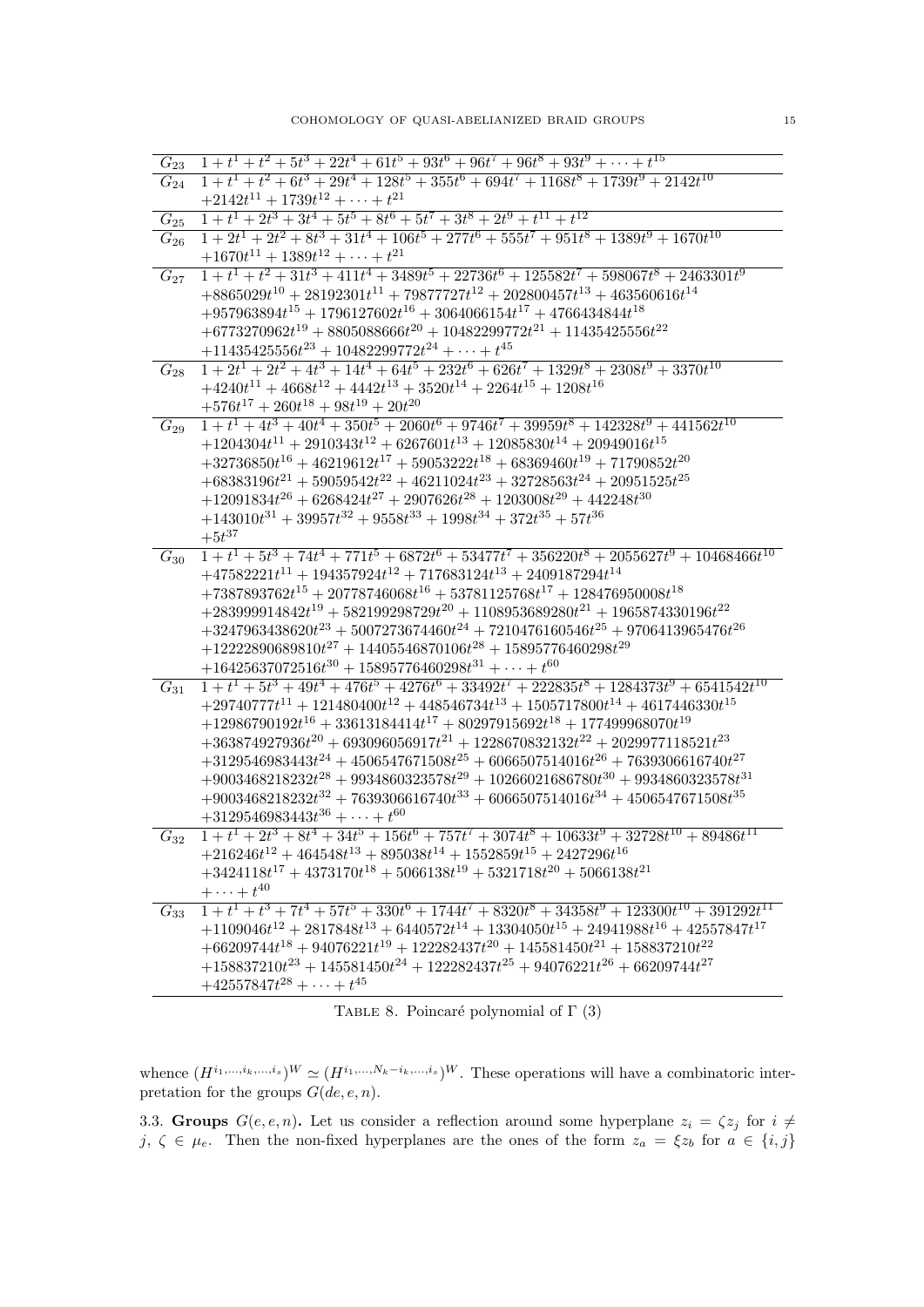| $G_{34}$ | $1 + t^{1} + t^{3} + 6t^{4} + 74t^{5} + 884t^{6} + 13116t^{7} + 192326t^{8} + 2520671t^{9} + 29489979t^{10}$ |
|----------|--------------------------------------------------------------------------------------------------------------|
|          | $+311014671t^{11} + 2980794710t^{12} + 26139611410t^{13} + 210982251075t^{14}$                               |
|          | $+1575326752678t^{15}+10928823475928t^{16}+70715940374002t^{17}+428224373356294t^{18}$                       |
|          | $+2434117544074941t^{19}+13022528746334731t^{20}+65732763512909595t^{21} \\$                                 |
|          | $+313724551754562496t^{22}+1418580582253661206t^{23}+6088075007493453094t^{24}$                              |
|          | $+24839346043086172191t^{25} + 96491305763321611190t^{26}$                                                   |
|          | $+357375206458603492081t^{27} + 1263576622816720686820t^{28}$                                                |
|          | $+42700175531539862$ 63806 $t^{29}$ + 13806390088757090593696 $t^{30}$                                       |
|          | $+42755272532737758859696t^{31} +126929715331036645718996t^{32}$                                             |
|          | $+361557370942693474774788t^{33} + 988965749931371371764614t^{34}$                                           |
|          | $+2599567114105643084316213t^{35}+6571127982881893678259444t^{36}$                                           |
|          | $+15983824823231350150241083t^{37}+37435800243874514436429769t^{38}$                                         |
|          | $+84470523627176973820173870t^{39} + 183723388889113441013664706t^{40}$                                      |
|          | $+385371010840651984891616378t^{41}+779917521939460133077025458t^{42}$                                       |
|          | $+1523559810300218919356528819t^{43}+2873987823975247126613136662t^{44}$                                     |
|          | $+5237044479243898579045032533t^{45} + 9221752235190675504468316867t^{46}$                                   |
|          | $+15696599549260728754834382628t^{47}+25833986758157842496665978731t^{48}$                                   |
|          | $+41123489125230657930680765396t^{49} + 63330173252855596855076193586t^{50}$                                 |
|          | $+94374375827785073487122176287t^{51} + 136116888213151322355118222331t^{52}$                                |
|          | $+190049994863645226542541566541t^{53}+256919437500854002357709427236t^{54}$                                 |
|          | $+336330900001117489347178011796t^{55} +426419533929987401697017185243t^{56}$                                |
|          | $+523673111843844950655299053043t^{57} + 622990426159058822214608054411t^{58}$                               |
|          | $+718022864047728454391354376763t^{59}+801792198186627247766309064228t^{60}$                                 |
|          | $+867512870169136852322333424120t^{61}+909489299370872294431572844472t^{62}$                                 |
|          | $+923925637456126412476131859172t^{63}+909489299370872294431572844472t^{64}$                                 |
|          | $+\cdots+t^{126}$                                                                                            |
|          |                                                                                                              |

TABLE 9. Poincaré polynomial of  $\Gamma$  (4)

and  $b \notin \{i, j\}$ , and there are  $2(n-2)e$  of them, and all the hyperplanes  $z_i = \xi z_j$ , except for<br>the hyperplane  $z_i = \zeta z_j$  itself, and possibly the hyperplane  $z_i = -\zeta z_j$  if  $e$  is even. Therefore<br>the sign of its action on

In this case, the cohomology classes can be described as follows. Consider the complete multigraph on the *n* vertices  $\{1, \ldots, n\}$  with *e* edges between each pair of vertices, labelled by the set  $\mu_e$  of roots of 1, and denote it by  $K_n(e)$ . We fix an ordering of  $\mu_e$ . We call e-multigraph on n vertices any subgraph of this labelled multigraph. To an edge between  $i$  and  $j$  with  $i < j$  and label  $\zeta$ , we associate the 1-form  $\omega_{i,j}^{\zeta} = \text{dlog}(z_i - \zeta z_j)$ , and to a e-multigraph we associate the wedge product of the 1-forms associated to its edges, ordered lexicographically from the tuple  $(i, j, \zeta)$ .

The W-action on such forms has a natural combinatorial translation on the collection of  $e$ multigraphs. In particular, the reflection  $(z_1, z_2, \ldots, z_n) \mapsto (\xi z_2, \xi^{-1} z_1, z_3, \ldots, z_n)$  acts as follows.



Let  $\text{Stab}_W(\Delta)$  denote the subgroup of W preserving the multigraph  $\Delta$ . As in section 2.3, a basis for the cohomology classes is naturally indexed (up to a sign) by the orbits under the action of W of the collection of invariant e-multigraphs, where a e-multigraph  $\Delta$  is called invariant if every element of  $Stab_W(\Delta)$  induces an even permutation of the edges. A similar formula for the

 $16\,$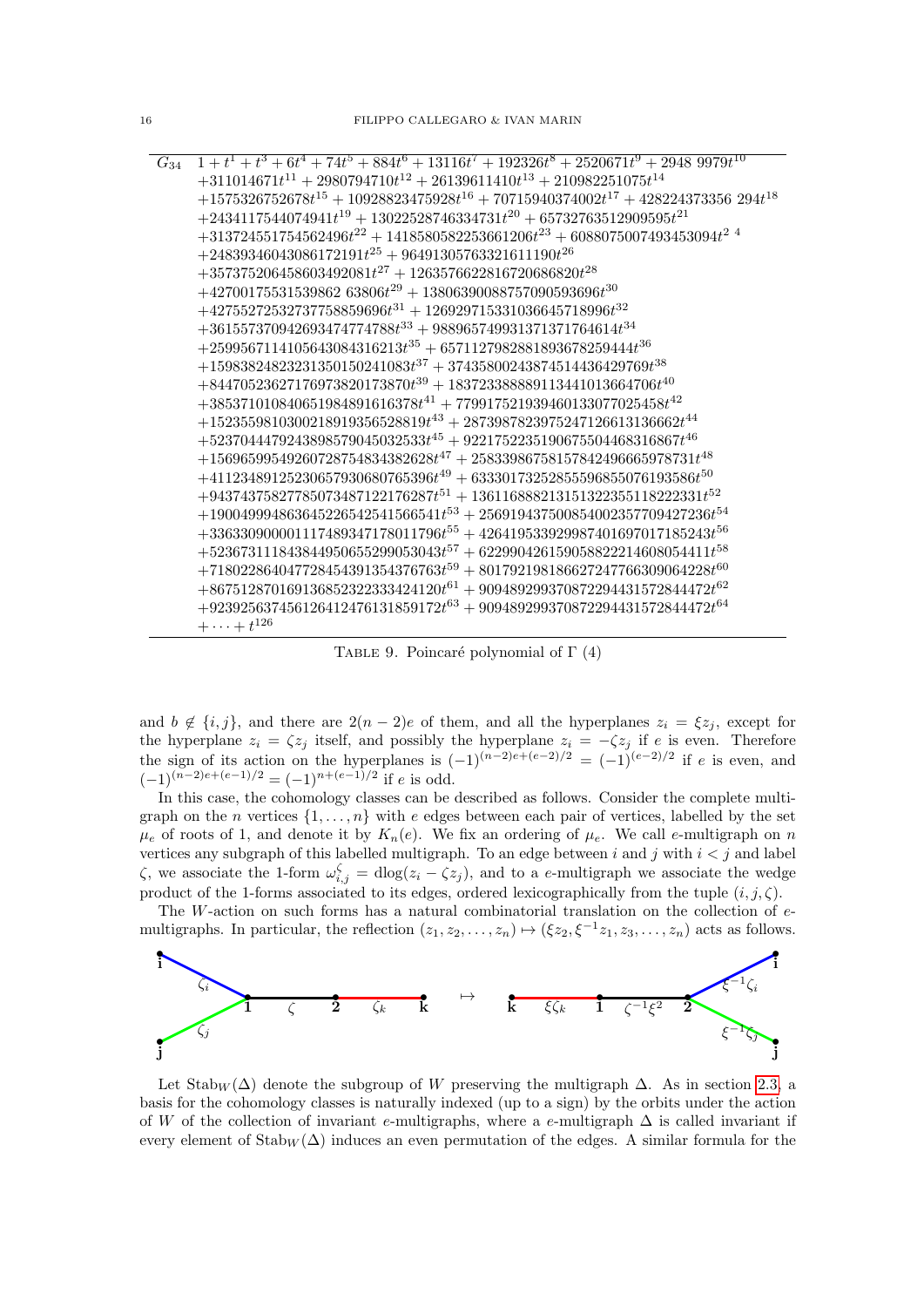$+442248t^{30} + 142328t^{31} + 39957t^{32} + 9746t^{33} + 1998t^{34} + 350t^{35} + 57t^{36} + 4t^{37} + t^{36}$ 

TABLE 11. Poincaré polynomials for  $H^{\bullet}(\Gamma, \mathbb{Q}_\eta)$ 

| $G_8$ $1+t^3+t^4+t^5$                                                                                                  |
|------------------------------------------------------------------------------------------------------------------------|
| $G_{10}$ $1+t^1+2t^2+15t^3+50t^4+90t^5+117t^6+142t^7+136t^8+87t^9+41t^{10}+15t^{11}+5t^{12}+2t^{13}$                   |
| $G_{12}$ $1+t^2+13t^3+23t^4+28t^5+38t^6+38t^7+22t^8+8t^9+3t^{10}+t^{11}$                                               |
| $G_{14}$ $1+t^1+5t^2+54t^3+217t^4+630t^5+1593t^6+3282t^7+5293t^8+6942t^9+7680t^{10}$                                   |
| $+7068t^{11}+5267t^{12}+3198t^{13}+1617t^{14}+666t^{15}+206t^{16}+45t^{17}+9t^{18}+2t^{19}$                            |
| $G_{28}$ $1+2t^2+14t^4+98t^5+232t^6+576t^7+1329t^8+2264t^9+3370t^{10}+4442t^{11}+4668t^{12}$                           |
| $+4240t^{13} + 3520t^{14} + 2308t^{15} + 1208t^{16} + 626t^{17} + 260t^{18} + 64t^{19} + 20t^{20} + 4t^{21} + 2t^{23}$ |
| $G_{29}$ $1+5t^3+40t^4+372t^5+2060t^6+9558t^7+39959t^8+143010t^9+441562t^{10}+1203008t^{11}$                           |
| $+2910343t^{12} + 6268424t^{13} + 12085830t^{14} + 20951525t^{15} + 32736850t^{16} + 46211024t^{17}$                   |
| $+59053222t^{18} + 68383196t^{19} + 71790852t^{20} + 68369460t^{21} + 59059542t^{22} + 46219612t^{23}$                 |
| $+32728563t^{24}+20949016t^{25}+12091834t^{26}+6267601t^{27}+2907626t^{28}+1204304t^{29}$                              |
| $(1449949430 + 149999431 + 90057432 + 0746433 + 1009434 + 950435 + 57436 + 4437 + 439$                                 |

<span id="page-16-0"></span>TABLE 10. Poincaré polynomial of  $\Gamma$  (5)

| $G_{35}$ | $1 + t1 + t4 + 11t5 + 44t6 + 152t7 + 566t8 + 1860t9 + 5004t10 + 11572t11 + 23972t12$              |
|----------|---------------------------------------------------------------------------------------------------|
|          | $+44543t^{13} + 73478t^{14} + 107582t^{15} + 140873t^{16} + 165803t^{17}$                         |
|          | $+175170t^{18} + 165803t^{19} + \cdots + t^{36}$                                                  |
| $G_{36}$ | $1 + t1 + t4 + 13t5 + 78t6 + 425t7 + 2660t8 + 16243t9 + 87925t10 + 423770t11$                     |
|          | $+1838688t^{12} + 7218311t^{13} + 25769943t^{14} + 84136890t^{15} + 252379507t^{16}$              |
|          | $+697845851t^{17}+1783538069t^{18}+4224088466t^{19}+9292654887t^{20}$                             |
|          | $+19027776867t^{21}+36326201973t^{22}+64755423636t^{23}+107924917344t^{24}$                       |
|          | $+168362842542t^{25} + 246070368091t^{26} + 337208215816t^{27} + 433551008742t^{28}$              |
|          | $+523248859376t^{29} + 593017264581t^{30} + 631280251719t^{31} + 631280251719t^{32}$              |
|          | $+593017264581t^{33} + \cdots + t^{63}$                                                           |
| $G_{37}$ | $1 + t1 + t4 + 11t5 + 57t6 + 374t7 + 3475t8 + 35474t9 + 356059t10 + 3406667t11$                   |
|          | $+30454784t^{12}+251776769t^{13}+1921850842t^{14}+13577988054t^{15}+89107284374t^{16}$            |
|          | $+545150699683t^{17} + 3119546807020t^{18} + 16747159056781t^{19}$                                |
|          | $+84573155228165t^{20} + 402728709982771t^{21} + 1812277301989416t^{22} + 7721874254027453t^{23}$ |
|          | $+31209241157562083t^{24} + 119843494614454207t^{25} + 437889713047953430t^{26}$                  |
|          | $+1524504947000485263t^{27}+5063534269228031737t^{28}$                                            |
|          | $+16063625853649334969t^{29}+48726331566332592976t^{30}+141463543120705887706t^{31}$              |
|          | $+393445479558917203986t^{32} + 1049187946405641407641t^{33} + 2684686805077200281859t^{34}$      |
|          | $+6596659006231560771532t^{35}+15575444872422490488161t^{36}$                                     |
|          | $+35360469435701311971865t^{37} + 77234709556712473520133t^{38}$                                  |
|          | $+162390927793545381417225t^{39} + 328841628794206613232301t^{40}$                                |
|          | $+641642202531676306651320t^{41}+1206898428559421087980171t^{42}$                                 |
|          | $+2189257614562845036307157t^{43}+3831200825453652719183382t^{44}$                                |
|          | $+6470472505226135626407762t^{45} + 10549683432511669927601215t^{46}$                             |
|          | $+16610139872539671530393175t^{47} + 25261254389459174519874612t^{48}$                            |
|          | $+37118577878253099665912691t^{49} + 52708380587001828382184630t^{50}$                            |
|          | $+72344836099829736528394025t^{51} + 95996032517233887861254109t^{52}$                            |
|          | $+123164720965672023324202120t^{53} + 152815487124127820970155769t^{54}$                          |
|          | $+183378584548819686523360133t^{55} + 212850142779608827070753059t^{56}$                          |
|          | $+238989633997983323341287019t^{57}+259592188653137826945477851t^{58}$                            |
|          | $+272791791466392609895802552t^{59}+277338321324370157484233484t^{60}$                            |
|          | $+272791791466392609895802552t^{61} + \cdots + t^{120}$                                           |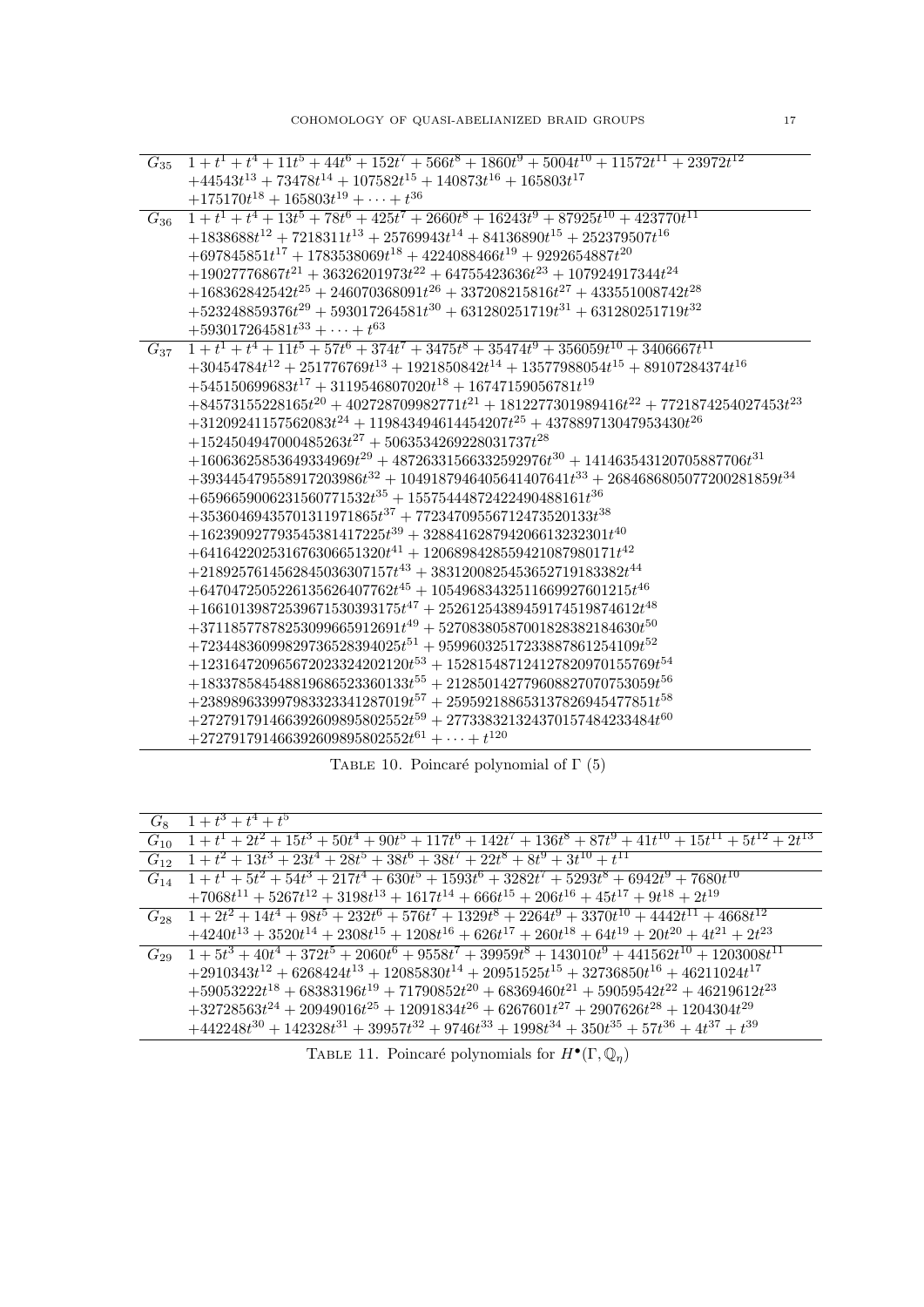| $\it{n}$       |   | 2        | 3 | 4              | 5      | 6  |     | 8              | 9    | 10    | 11    | 12     | 13       |
|----------------|---|----------|---|----------------|--------|----|-----|----------------|------|-------|-------|--------|----------|
| $\overline{2}$ | റ |          |   |                |        |    |     |                |      |       |       |        |          |
| 3              |   | 0        | 0 | U              |        |    |     |                |      |       |       |        |          |
| $\overline{4}$ |   | $\theta$ |   | $\overline{2}$ | $10\,$ | 18 | 10  | $\overline{2}$ |      | 0     |       |        |          |
| 5              |   | 0        | 0 |                | 11     | 27 | 38  | 55             | 90   | 112   | 90    | 55     | $\cdots$ |
| 6              |   | 0        | 0 |                | 17     | 64 | 171 | 473            | 1267 | 2758  | 4834  | 7322   | $\cdots$ |
| $\overline{7}$ |   | 0        | 0 |                | 14     | 49 | 122 | 387            | 1440 | 4741  | 13401 | 33899  | $\cdots$ |
| 8              |   | $\theta$ | 0 |                | 14     | 53 | 158 | 630            | 3030 | 13848 | 57350 | 215531 | $\cdots$ |

<span id="page-17-1"></span>TABLE 12. First Betti numbers for Γ in Coxeter type  $D_n$ 

cup-product holds as well. When  $\mathbb{Q}_n = 1$ , that is when  $(e-2)/2$  is even for e even, and  $n+(e-1)/2$ is even for  $e$  odd, a similar Poincaré duality holds, and it is combinatorially described by taking the complement e-multigraph.

The hyperplane arrangement in this case contains only one orbit, except possibly when  $n = 2$ , that is when W is a dihedral group. In this case the full multigraph can be identified with  $\mu_e(\mathbb{C})$ . There are two orbits exactly when  $e$  is even, and these are identified with the classes modulo  $\mu_2(\mathbb{C}) \subset \mu_e(\mathbb{C})$ . We have  $\mathbb{Q}_{\eta_1} = \mathbb{Q}_{\eta_2} = \mathbb{Q}$  if and only if  $e \equiv 2 \mod 4$ , and the partial Poincaré duality is obtained by taking the complement in each of the classes.

We tabulate in Table [12](#page-17-1) the first Betti numbers in Coxeter type  $D_n$  corresponding to the case  $e = 2$ . As an example, the 2-multigraphs appearing for  $n = 4$  and  $r = 4$  are the ones pictured below, where a black edges means a  $+1$  label, and a blue one a  $-1$  label. Both are mapped to 0 in the 1-dimensional cohomology group for  $n = 5$ , a basis of which being the linear graph on 5 vertices with labels 1, which is inherited from  $\Gamma_n$ . We shall prove later on that this class stabilizes.



<span id="page-17-0"></span>3.4. Groups  $G(de, e, n)$ ,  $d > 1$ . In this case, the cohomology classes can be described as follows. Consider the full multigraph with loops on the n vertices  $\{1, \ldots, n\}$  with de edges between each pair of vertices, labelled by the set  $\mu_{de}$  of roots of 1, and one unlabelled loop per vertex. We fix an ordering of  $\mu_{de}$ , and denote is  $\tilde{K}_n(de)$ . We call de-multigraph with loops on n vertices any subgraph of this labelled multigraph. To an edge between i and j with  $i < j$  and label  $\zeta$ , we associate the 1-form  $\omega_{i,j}^{\zeta} = d \log(z_i - \zeta z_j)$ , to a loop around the vertex i we associate the 1-form  $d \log(z_i)$ , and to a e-multigraph we associate the wedge product of the 1-forms associated to its edges and loops, ordered lexicographically from the tuple  $(i, j, \zeta)$  for the edges, loops ordered by their label, and edges considered smaller than loops.

The W-action on such forms has a natural combinatorial translation on the collection of emultigraphs with loops. The loops are interverted according to the permutation associated to  $w \in G(de, e, n)$  under the natural morphism  $G(de, e, n) \to S_n$ . The reflection  $(z_1, z_2, \ldots, z_n) \mapsto$  $(\xi z_2, \xi^{-1} z_1, z_3, \ldots, z_n)$  acts as before on the edges, and the reflections which are not conjugates of this one are conjugates of a reflection of the form  $(z_1, z_2, \ldots, z_n) \mapsto (\xi z_1, z_2, \ldots, z_n)$ , and this one acts on the edges as follows



Let Stab<sub>W</sub> ( $\Delta$ ) denote the subgroup of W preserving the multigraph with loops  $\Delta$ . As in section [2.3,](#page-1-3) a basis for the cohomology classes is naturally indexed (up to a sign) by the orbits under the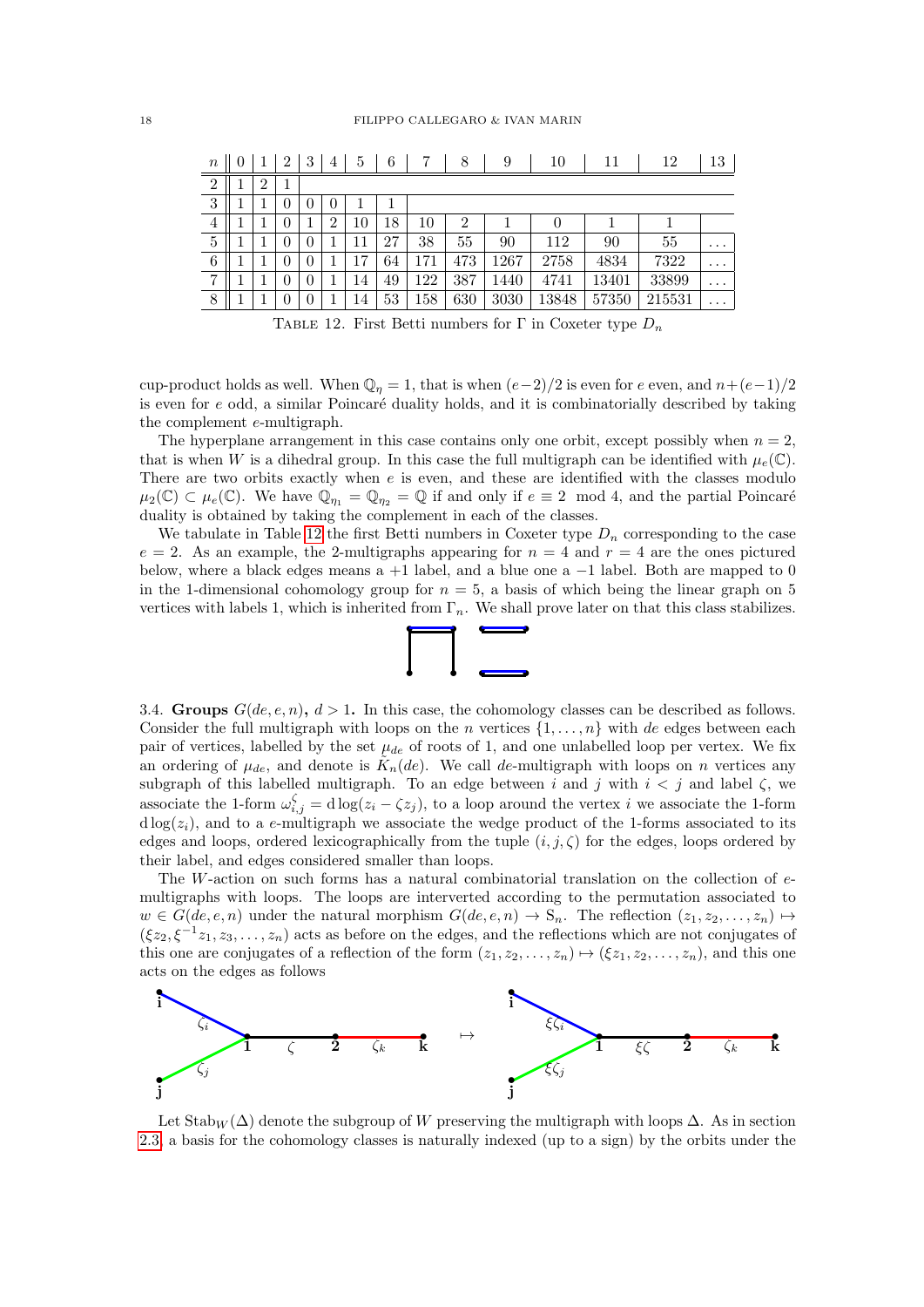| $\it{n}$       |                | 2              | 3              | 4              | 5  | 6   |     | 8    | 9     | 10    | 11     | 12     | 13       |
|----------------|----------------|----------------|----------------|----------------|----|-----|-----|------|-------|-------|--------|--------|----------|
| $\overline{2}$ | $\overline{2}$ |                | $\overline{0}$ | $\theta$       |    |     |     |      |       |       |        |        |          |
| 3              | $\overline{2}$ | റ              | $\overline{2}$ | $\overline{2}$ | 5  |     | 3   | 0    |       |       |        |        |          |
| $\overline{4}$ | $\overline{2}$ | $\overline{2}$ | 3              | 6              | 20 | 46  | 64  | 66   | 59    | 46    | 27     | 9      | $\cdots$ |
| 5              | $\overline{2}$ | $\overline{2}$ | 3              | 9              | 36 | 109 | 254 | 524  | 1017  | 1724  | 2388   | 2728   | $\cdots$ |
| 6              | $\overline{2}$ | $\overline{2}$ | 3              | 9              | 43 | 156 | 467 | 1383 | 4081  | 11027 | 26065  | 53897  | $\cdots$ |
| $\overline{7}$ | $\overline{2}$ | $\overline{2}$ | 3              | 9              | 44 | 175 | 591 | 2090 | 7853  | 28545 | 95611  | 292529 | $\cdots$ |
| 8              | $\overline{2}$ | റ              | 3              | 9              | 44 | 178 | 632 | 2425 | 10295 | 44336 | 184803 | 735485 | $\cdots$ |

TABLE 13. First Betti numbers for  $\Gamma$  in Coxeter type  $B_n$ 

action of W of the collection of invariant de-multigraphs with loops, where a de-multigraph with loops  $\Delta$  is called invariant if every element of  $\text{Stab}_W(\Delta)$  induces an even permutation of the edges. A similar formula for the cup-product holds as well.

For  $n \geq 3$ , there are two orbits of hyperplanes, the one corresponding to edges and the one corresponding to loops. We denote  $\eta_1, \eta_2$  the corresponding characters, and compute them now. As before, the reflection  $(z_1, z_2, \ldots, z_n) \mapsto (\xi z_2, \xi^{-1} z_1, z_3, \ldots, z_n)$  acts on  $H^N(\mathbb{Z}A, \mathbb{Q})$  as 1 if  $(de-2)/2$ is even for de even, and if  $n + (de - 1)/2$  is even for de odd. This provides the value of  $\eta_1 \eta_2$  on this reflection. As before, the action on loops is given by a transposition, whence the value of  $\eta_2$ is −1. The value of  $\eta_1$  is then deduced from the value of  $\eta_1\eta_2$ .

Now, the reflection  $(z_1, z_2, \ldots, z_n) \mapsto (\xi z_1, z_2, \ldots, z_n)$  fixes the loops, hence the value of  $\eta_2$  is 1. It acts on edges with cycles of length the order  $o(\xi)$  of  $\xi$  inside  $\mathbb{C}^{\times}$ . There are  $(n-1)de/o(\xi)$ such cycles. Therefore the values of  $\eta_1$  on it is 1 if and only if  $o(\xi)$  is odd, or if both  $o(\xi)$  and  $(n-1)de/o(\xi)$  are even.

When  $\mathbb{Q}_{\eta_1} = \mathbb{Q}$ , a partial duality is obtained by taking the complement inside the collection of edges of the full multigraph. Note that  $\mathbb{Q}_\eta = \mathbb{Q}_{\eta_1} \otimes \mathbb{Q}_{\eta_2}$  is never equal to the trivial module in this case.

<span id="page-18-0"></span>3.5. Stabilization. We first consider the case of  $G(d, 1, n)$ . The complete d-multigraph with loops on n vertices  $\tilde{K}_n(d)$  is naturally identified to a subgraph of  $\tilde{K}_{n+1}(d)$ , where the vertex  $n+1$ has no loops and no incident edge. This enables us to identify any d multigraph  $\Delta$  with loops on *n* vertices with a multigraph with loops on  $n + 1$  vertices. We clearly have Stab<sub>G(d,1,n)</sub>( $\Delta$ ) =  $\operatorname{Stab}_{G(d,1,n+1)}(\Delta) \cap G(d,1,n)$  and this implies that the natural maps  $H^r(\Gamma(d,1,n+1),\mathbb{Q}) \to$  $H^{r}(\Gamma(d,1,n),\mathbb{Q})$  are surjective. Moreover, since any d-multigraph with loops with at most r edges can be realized as a subgraph of  $\tilde{K}_n(d)$  with  $n \geq 2r$ , in that range the cohomology groups have the same dimension, and therefore  $H^r(\Gamma(d, 1, n), \mathbb{Q})$  stabilizes for  $n \geq 2r$ .

In general, we have the following commutative diagram of groups

$$
G(de, e, n) \longrightarrow G(de, e, n + 1)
$$
  
\n
$$
\cap \qquad \qquad \cap
$$
  
\n
$$
G(de, 1, n) \longrightarrow G(de, 1, n + 1)
$$

where the map  $\iota : G(de, 1, n) \to G(de, e, n+1)$  is given by  $M \mapsto diag(M, m^{-1})$  where m is the product of the non-zero entries in M. It is readily checked that  $\iota(G(de,1,n))$  and  $\text{Stab}_{G(de,e,n+1)}(\tilde{K}_n(de))$ have the same image inside the group of permutations of the edges and loops of  $\tilde{K}_n(de)$ .

This implies for  $d > 1$  that the natural map  $p_n : H^r(\Gamma(de, 1, n), \mathbb{Q}) \to H^r(\Gamma(de, e, n+1), \mathbb{Q})$  is surjective for all r. Assume  $n \geq 2r$ . We have the following diagram of cohomology groups

$$
H^{r}(\Gamma(de,e,n),\mathbb{Q}) \xleftarrow{a_n} H^{r}(\Gamma(de,e,n+1),\mathbb{Q}) \xleftarrow{a_{n+1}} H^{r}(\Gamma(de,e,n+2),\mathbb{Q})
$$
  
\n
$$
c_n \uparrow \qquad c_{n+1} \uparrow \qquad c_{n+2} \uparrow \qquad c_{n+2} \uparrow \qquad c_{n+2} \uparrow \qquad c_{n+2} \uparrow \qquad c_{n+2} \uparrow \qquad c_{n+2} \uparrow \qquad c_{n+2} \uparrow \qquad c_{n+2} \uparrow \qquad c_{n+2} \uparrow \qquad c_{n+2} \uparrow \qquad c_{n+2} \uparrow \qquad c_{n+2} \uparrow \qquad c_{n+2} \uparrow \qquad c_{n+2} \uparrow \qquad c_{n+2} \uparrow \qquad c_{n+2} \uparrow \qquad c_{n+2} \uparrow \qquad c_{n+2} \uparrow \qquad c_{n+2} \uparrow \qquad c_{n+2} \uparrow \qquad c_{n+2} \uparrow \qquad c_{n+2} \uparrow \qquad c_{n+2} \uparrow \qquad c_{n+2} \uparrow \qquad c_{n+2} \uparrow \qquad c_{n+2} \uparrow \qquad c_{n+2} \uparrow \qquad c_{n+2} \uparrow \qquad c_{n+2} \uparrow \qquad c_{n+2} \uparrow \qquad c_{n+2} \uparrow \qquad c_{n+2} \uparrow \qquad c_{n+2} \uparrow \qquad c_{n+2} \uparrow \qquad c_{n+2} \uparrow \qquad c_{n+2} \uparrow \qquad c_{n+2} \uparrow \qquad c_{n+2} \uparrow \qquad c_{n+2} \uparrow \qquad c_{n+2} \uparrow \qquad c_{n+2} \uparrow \qquad c_{n+2} \uparrow \qquad c_{n+2} \uparrow \qquad c_{n+2} \uparrow \qquad c_{n+2} \uparrow \qquad c_{n+2} \uparrow \qquad c_{n+2} \uparrow \qquad c_{n+2} \uparrow \qquad c_{n+2} \uparrow \qquad c_{n+2} \uparrow \qquad c_{n+2} \uparrow \qquad c_{n+2} \uparrow \qquad c_{n+2} \uparrow \qquad c_{n+2} \uparrow \qquad c_{n+2} \up
$$